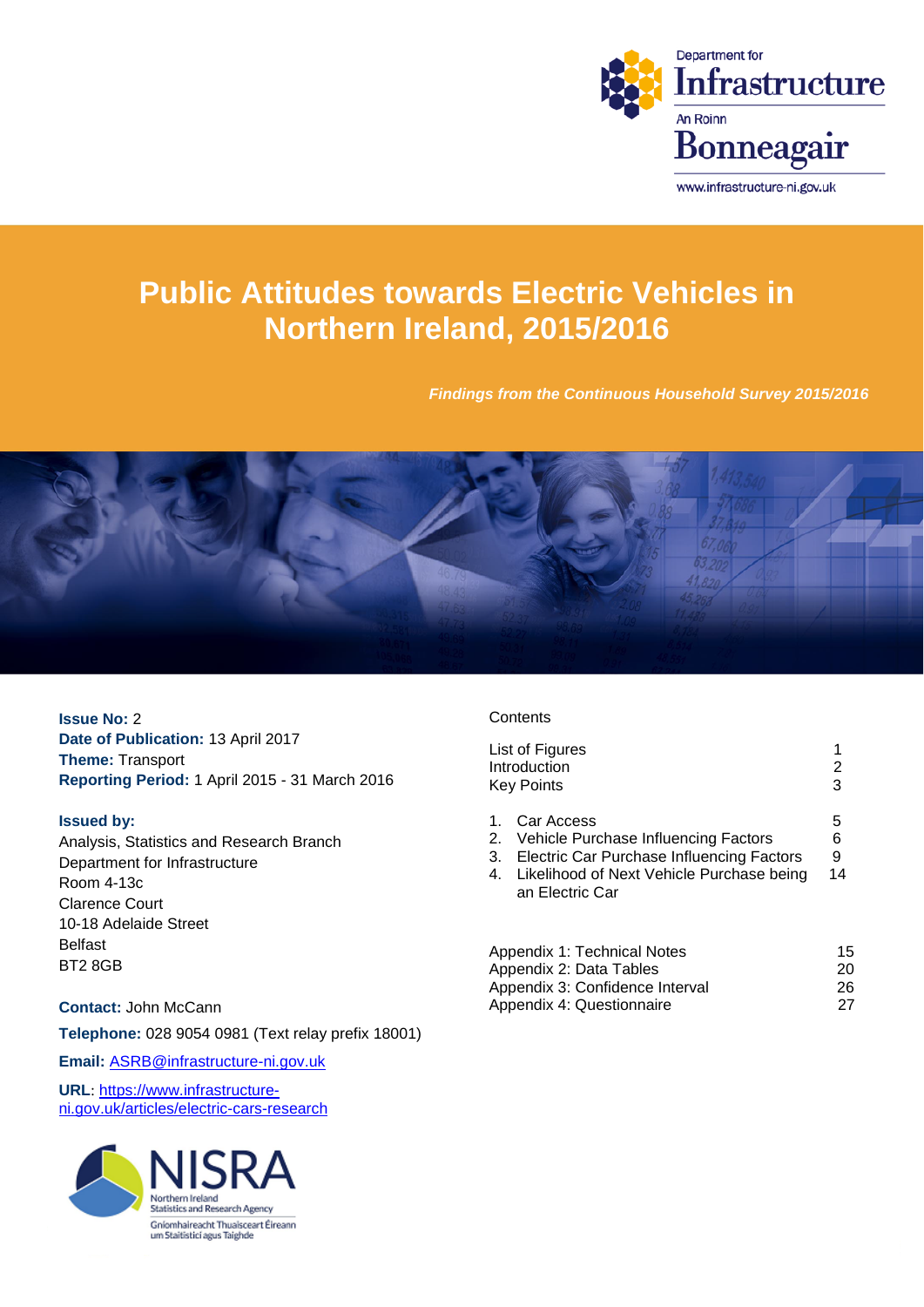# **OGL**

© Crown copyright 2017

You may re-use this information (excluding logos) free of charge in any format or medium, under the terms of the Open Government Licence v.3. To view this licence visit [www.nationalarchives.gov.uk/doc/open-government-licence/version/3/](http://www.nationalarchives.gov.uk/doc/open-government-licence/version/3/) or email: [psi@nationalarchives.gsi.gov.uk](mailto:psi@nationalarchives.gsi.gov.uk)

Where we have identified any third party copyright information, you will need to obtain permission from the copyright holders concerned.

This publication is also available at <https://www.infrastructure-ni.gov.uk/articles/electric-cars-research>

Any enquiries regarding this document should be sent to us at:

**Analysis, Statistics and Research Branch Department for Infrastructure Clarence Court 10-18 Adelaide Street Belfast BT2 8GB**

**Tel: +44 (0)28 9054 0800 Email: [ASRB@infrastructure-ni-gov.uk](mailto:CSRB@infrastructure-ni.gov.uk)**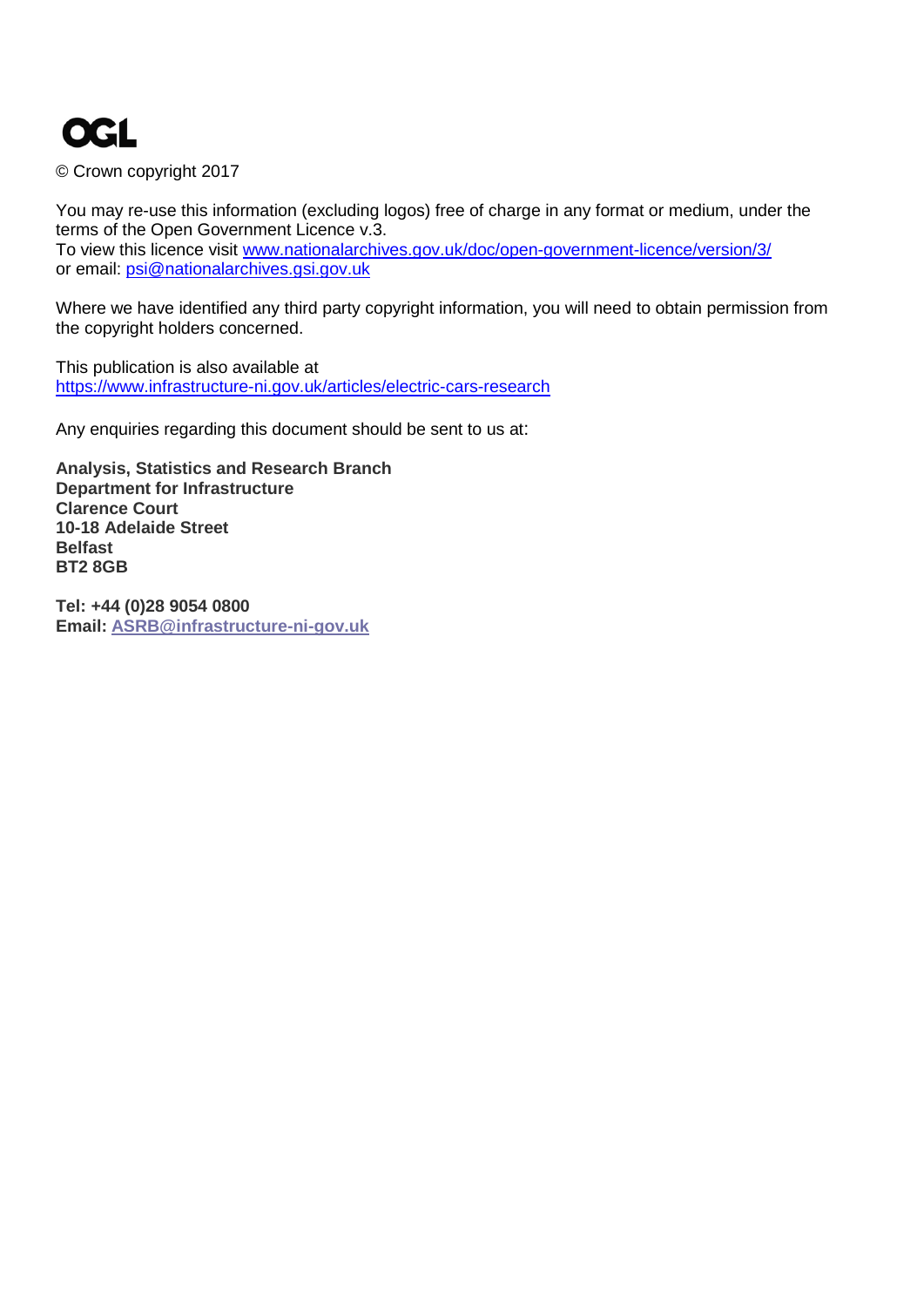# **List of figures**

# **Page**

| Figure 1: | Access to a car or van                                             | 5  |
|-----------|--------------------------------------------------------------------|----|
| Figure 2: | Biggest influencing factors when considering a vehicle<br>purchase |    |
| Figure 3: | Factors that would encourage purchase of an electric car           | 9  |
| Figure 4: | Factors that would discourage purchase of an electric car          | 12 |
| Figure 5: | Likelihood of buying an electric car as next vehicle               | 14 |
|           |                                                                    |    |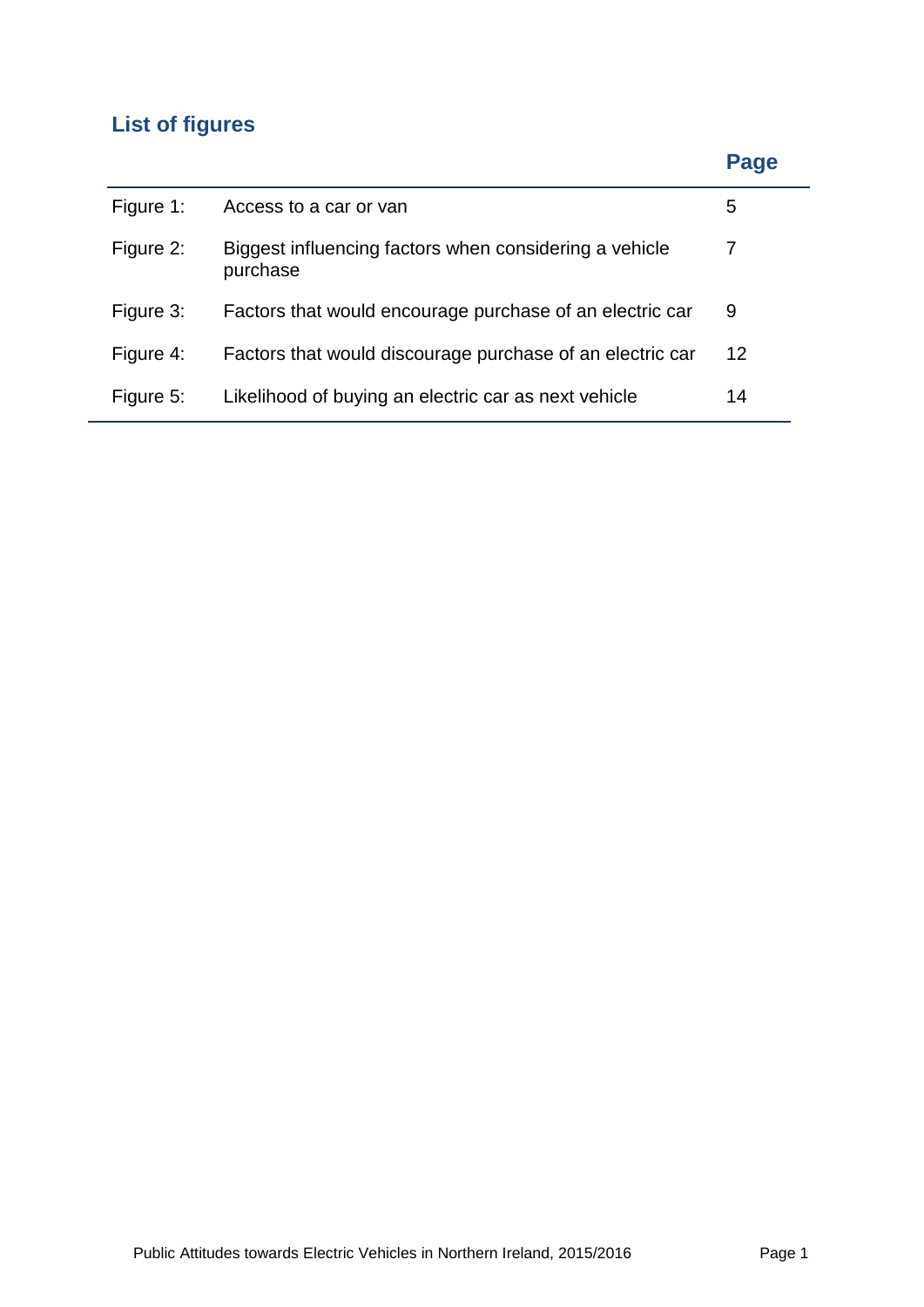

### **Introduction**

The Department for Infrastructure is committed to encouraging people to drive Ultra Low Emission Vehicles and to use other sustainable transport options such as public transport, walking and cycling.

In 2012 the ecarni Project consortium introduced electric vehicle charging infrastructure to Northern Ireland with a network of 336 publicly available charge points being installed at 176 locations. The network is now owned and operated commercially by the Electricity Supply Board.

The Department for Infrastructure's ecar team also facilitated the installation of a further 54 electric vehicle charge points in the Public Sector Estate which are individually owned by various Departments and Trusts, some of which are available for public use.

This was the second year that this question set was included in the CHS and the second report produced. However, this is the first release of a report under the departmental banner of the Department for Infrastructure (DfI), which came into existence on 9th May 2016. The former Department for Regional Development (DRD) no longer exists.

This report presents data from the 2015/16 Continuous Household Survey (CHS) in relation to the Public Attitudes towards Electric Vehicles in Northern Ireland.

#### **Uses of the Data**

This survey was commissioned to obtain information on people's attitudes towards electric cars. It is planned to use the results to inform policy on how to design measures which would encourage the uptake of low emission vehicles across Northern Ireland and to address barriers to this uptake.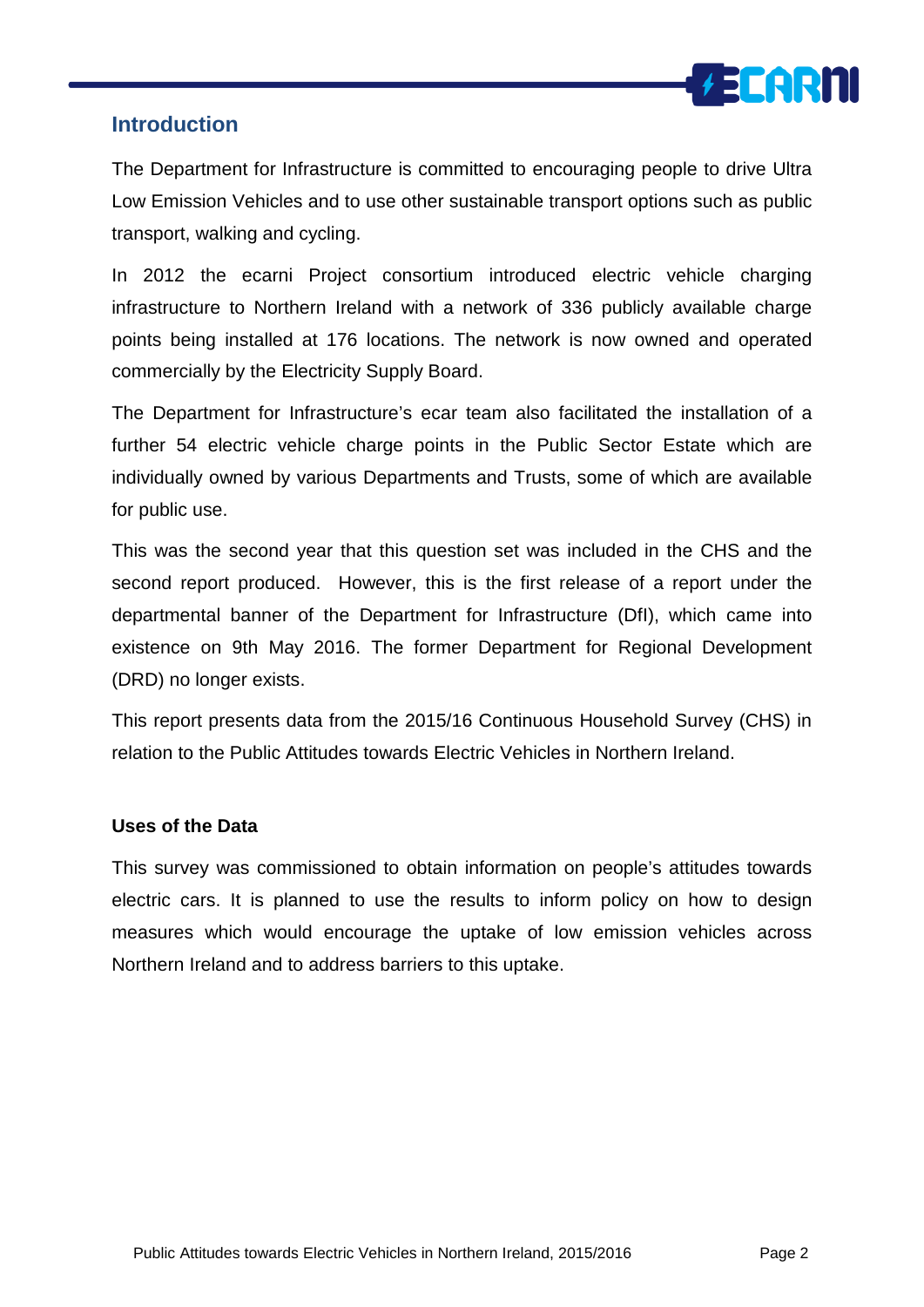# **Key Points**

#### **Likelihood of Next Vehicle Purchase Being an Electric Car**

- The 2015/16 survey found that 6% of respondents indicated that they were 'quite likely' to purchase an electric vehicle while 1% answered 'very likely'. The majority (94%) of respondents said they were 'not at all likely' to buy an electric car as their next vehicle. These percentages are similar to 2014/15.
- Respondents in the 16-24 (97%), 50-64 (94%) and 65 and over (96%) age categories were more likely to indicate that they were 'not at all likely' to buy an electric car as their next vehicle than those in the age categories 25-34 and 35-49 (both 92%).
- More respondents from a rural area (96%) than those from an urban area (92%) indicated that they were 'not at all likely' to buy an electric car as their next vehicle.
- Those with 'no qualifications' (95%) and 'all other qualifications' (94%) were more likely than those educated to degree level or higher (90%) to indicate that they were 'not at all likely' to buy an electric car as their next vehicle.

#### **Car Access**

- Almost seven out of ten respondents (69%) own/have access to a car/ van which they can drive while almost a quarter (24%) of respondents did not have a driving licence. Almost one in twenty-five respondents (4%) own/have access to more than one car/ van and 3% of respondents hold a driving licence but had no access to a car. These percentages are similar to 2014/15.
- Respondents in the 25-34 (77%), 35-49 (81%) and 50-64 (78%) age groups were more likely to own/have access to a car/ van than those in the age group 16-24 (44%), and those aged 65 and over (68%). Respondents aged 16-24 (51%) were more likely to state 'No, I don't have a driving licence' than any other age group.
- Males (80%), respondents without a disability (79%), those with dependants (80%), the economically active (83%) and those living in rural areas (85%) were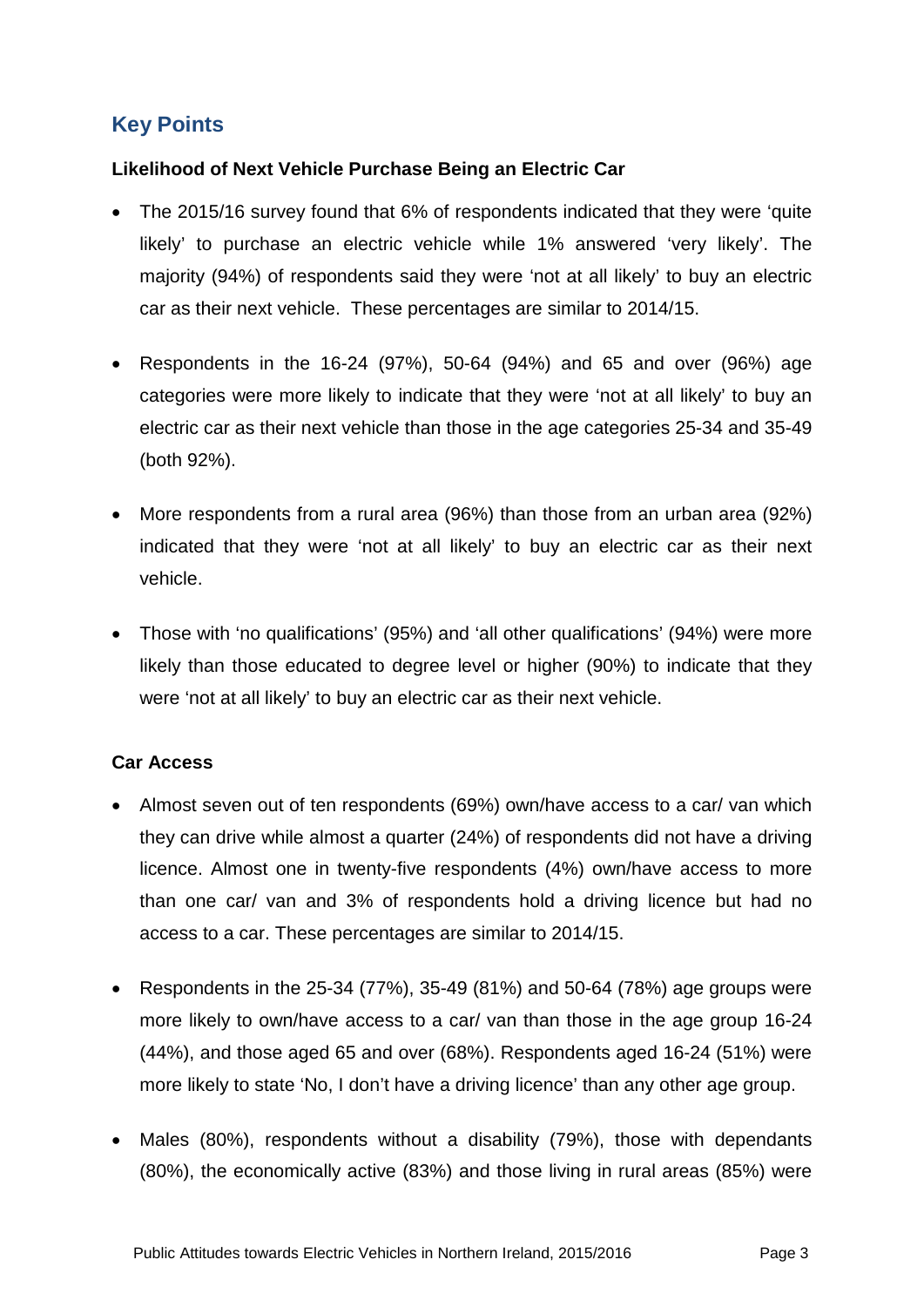more likely to own/have access to a car/ van than females (68%), those with a disability (60%), those without dependants (68%), the economically inactive (60%) and those in urban areas (67%).

#### **Vehicle Purchase Influencing Factors**

- Among respondents, the biggest influencing factors when purchasing a vehicle were 'buying price' (53%), followed by 'reliability' (16%). These results are similar to the 2014/15 CHS where the top responses were 'buying price' (49%) followed by 'reliability' (16%).
- Buying price was the most frequently given response among all age groups.
- Among 16-24 year olds, 'insurance' was indicated by 13% as being their biggest influencing factor when considering a vehicle purchase, higher than any other age group.
- Respondents aged 65 and over (25%), those with a disability (19%) and those with dependents (18%) were more influenced by reliability.

#### **Electric Car Purchase Influencing Factors**

- The most popular factors that would encourage respondents to purchase an electric car were 'low running costs' (36%) '£5,000 grant towards purchase of an electric vehicle' (32%) 'no vehicle tax' (27%) 'no carbon emissions' (22%) and 'no requirement to pay for petrol or diesel' (20%). Almost half of respondents (45%) said that none of the options would encourage them to buy an electric car. These results are similar to 2014/15.
- In terms of what factors would discourage the purchase of an electric car, almost six out of ten respondents (59%) were discouraged by the 'need to recharge your vehicle'. The next most popular deterrent was 'vehicle range' (55%) followed by 'purchase price' (50%). A tenth (10%) said that none of the options listed would discourage them from buying an electric car.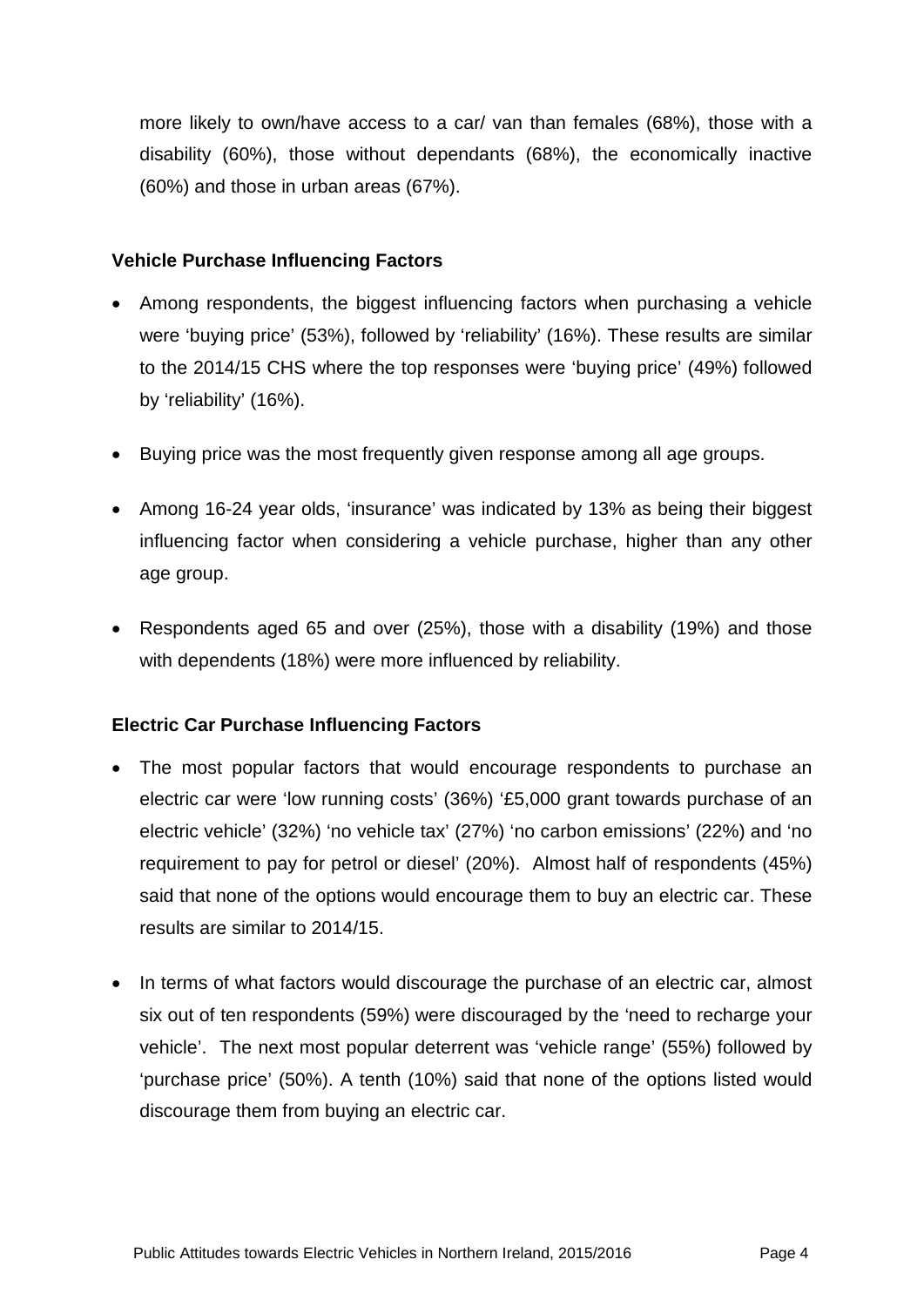#### **1.0 Car access**

To provide context, respondents were asked if they had a driving licence and about their current car/van access:

Almost seven out of ten respondents (69%) own/have access to a car/ van which they can drive, with a further 4% owning/having access to more than one car/ van. 3% of respondents held a driving licence but had no access to a car/van while almost a quarter (24%) of respondents did not have a driving licence. These percentages are similar to 2014/15.



#### **Figure 1: Access to a car or van**

#### **Base = 3,340**

Respondents in the 25-34 (77%), 35-49 (81%) and 50-64 (78%) age groups were more likely to own/have access to at least one car/ van than those in the age group 16-24 (44%), and those aged 65 and over (68%) while those aged 16-24 (51%) were more likely to state 'No, I don't have a driving licence' than any other age group.

Males (80%), respondents without a disability (79%), those with dependants (80%), the economically active (83%), those living in rural areas (85%) and those whose highest educational qualification is degree level or higher (91%) were more likely to own/have access to a car/ van than females (68%) than those with a disability (60%),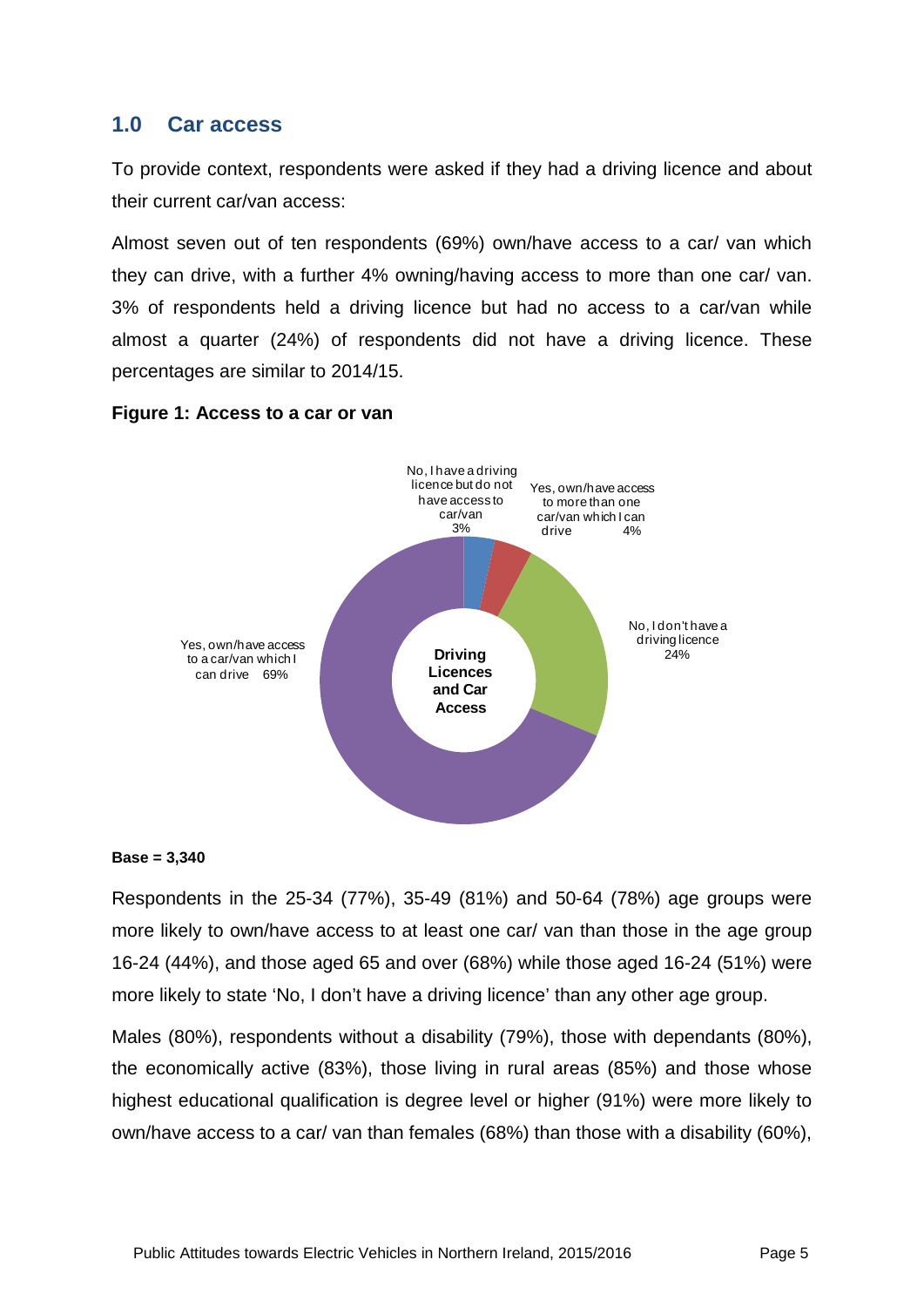those without dependants (68%), the economically inactive (60%), those in urban areas (67%) and those with all other qualifications (74%) or no qualifications (55%).

Females (29%), those with a disability (35%), those without dependants (28%), the economically inactive (36%), those living in urban areas (29%) and those with educational no qualifications (42%) were more likely to answer 'No – I don't have a driving licence' than males (17%), those without a disability (19%), those with dependants (17%), those who are economically active (14%), those living in rural areas (13%) and those with all other qualifications (22%) or educated to degree level or higher (7%)

# **2.0 Vehicle purchase influencing factors**

Respondents who owned/had access to at least one car/van or had a driving licence but no access to a car/van were asked what would be their biggest influencing factor when purchasing a vehicle. It is clear that financial factors continue to be the most influential when considering a vehicle purchase. By far the most popular response was 'buying price' (53%), followed by 'reliability' (16%).These results are similar to 2014/15 where the top responses were 'buying price' (49%) followed by 'reliability' (16%).

Respondents were then asked for their second biggest influencing factor when considering a vehicle purchase. The most common of these were 'reliability' (25%) followed by 'miles per gallon' (17%).

When asked for their third biggest influencing factor, 'miles per gallon' was the most frequently given response (19%), followed by 'reliability' and 'insurance' (both 15%).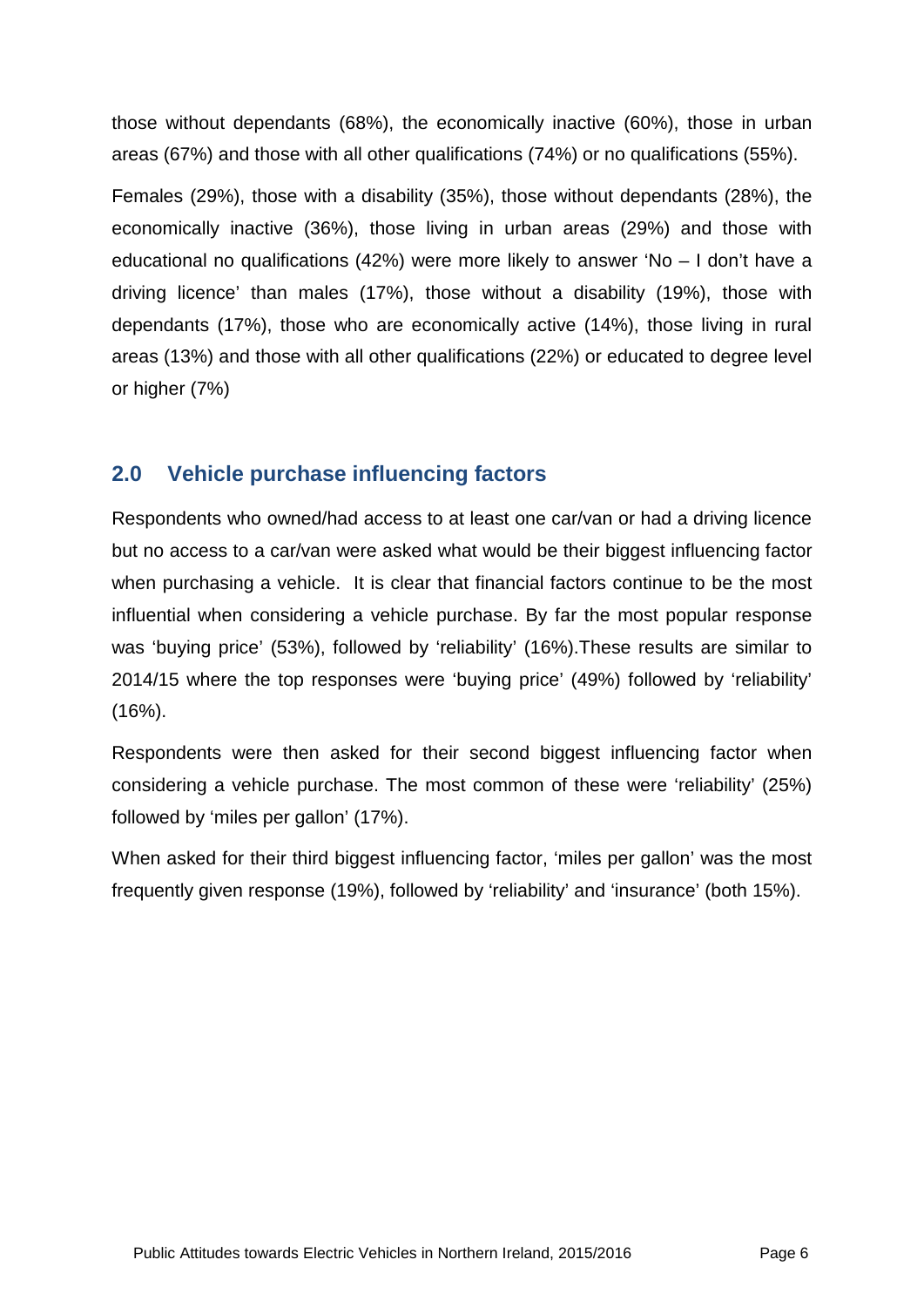![](_page_8_Figure_0.jpeg)

#### **Figure 2: Biggest influencing factors when considering a vehicle purchase**

**Base: Biggest Influence= 2,506; 2nd Biggest Influence= 2,448; 3rd Biggest Influence= 2,433**

Unsurprisingly 'buying price' was the most frequently given response among all groups as the biggest influencing factor when considering a vehicle purchase.

Among 16-24 year olds, 'insurance' was indicated by 13% as being their biggest influencing factor when considering a vehicle purchase, higher than any other age group 25-34 (4%), 35-49 (2%), 50-64 (1%) and 65+ (1%). Respondents in the 65 and over age group (25%) were more influenced by 'reliability' than all other age groups 16-24 (11), 25-34 (10%), 35-49 (13%) and 50-64 (17%).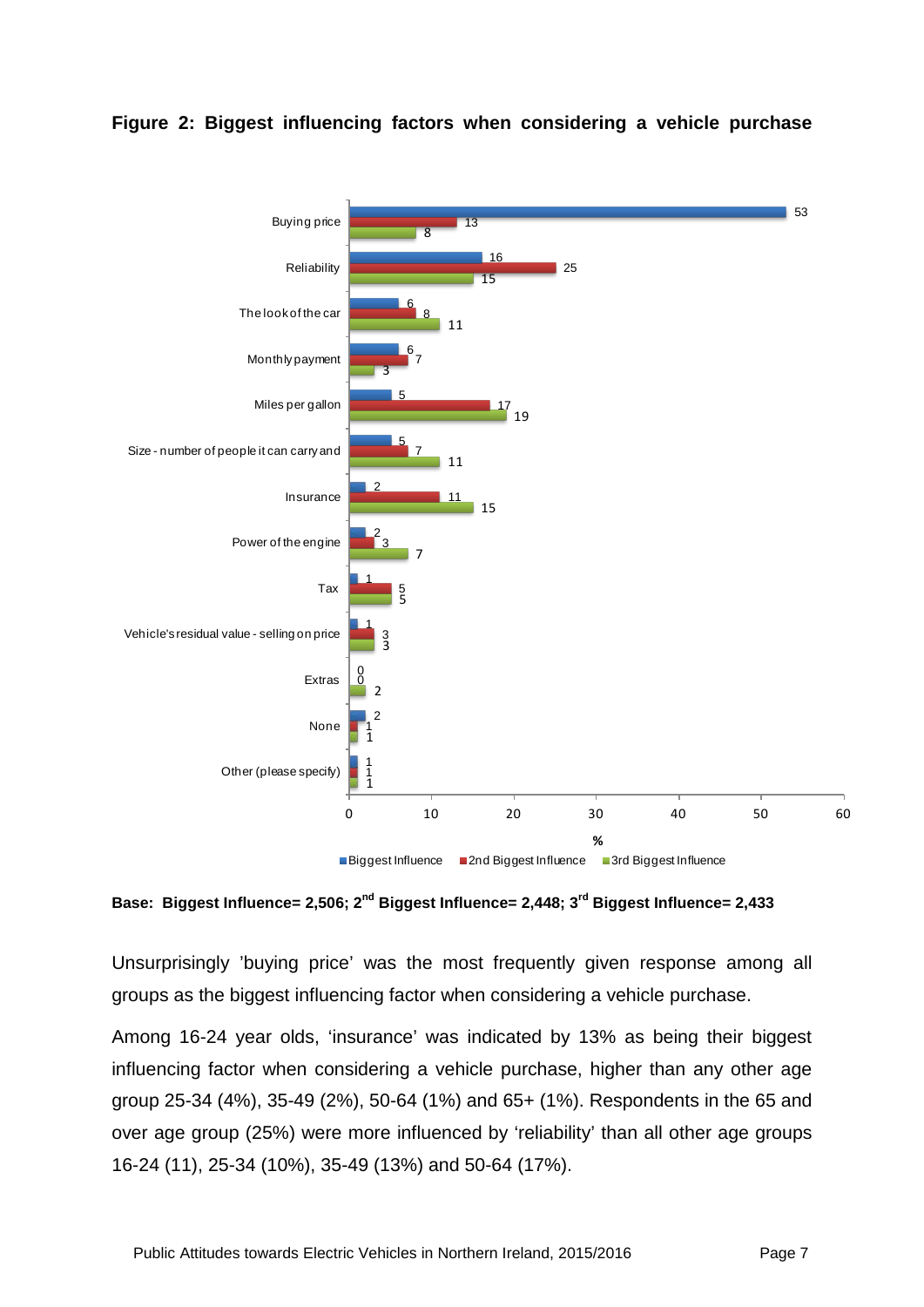Female respondents were more likely to say 'monthly payments' (6%) and 'tax' (2%) than male respondents (5% and 1% respectively). A higher proportion of respondents with a disability (19%), those with no dependents (18%) and those who are economically inactive (19%) than those with no disability (15%), those with dependents (13%) and those who are economically active (14%) stated 'reliability' as the biggest influencing factor when considering a vehicle purchase. Respondents with dependants were more likely to state 'monthly payment' (7%) 'size - number of people it can carry and boot space' (6%) and 'vehicles residual value - selling on price' (1%) than those without dependents (4%, 3% and less than 0.5% respectively). Respondents who are economically active (7%) were more likely than those who are economically inactive (3%) to state 'monthly payment'. Respondents educated to degree level or higher (7%) were more likely than those without dependants (3%) and those with all other qualifications (4%) and no qualifications (2%) to say 'size - number of people it can carry and boot space' is the biggest influencing factor when considering a vehicle purchase.

When considering the  $2^{nd}$  biggest influencing factor for vehicle purchases, there were some differences between groups. Males were more likely to state 'power of the engine' (5%) than females (2%) while females (8%) were more likely to state 'monthly payments' than males (6%). Respondents with a disability (21%) were more likely than those without a disability (15%) to state 'miles per gallon'. Respondents with dependents (9%) and the economically active (8%) were more likely to state 'monthly payments' than those with no dependents (6%) and the economically inactive (5%).

The most frequently stated  $2<sup>nd</sup>$  biggest influencing factor among 16-24 year olds was 'insurance' (26%), higher than all other age groups 25-34 (13%), 35-49 (10%), 50-64 (9%) and 65+ (9%).

'Insurance' was the most frequently stated  $3<sup>rd</sup>$  biggest influencing factor when considering a vehicle purchase among 16-24 year olds (26%) and females (17%) higher than all other age groups 25-34 (15%), 35-49 (15%), 50-64 (13%), 65+ (12%) and males (12%).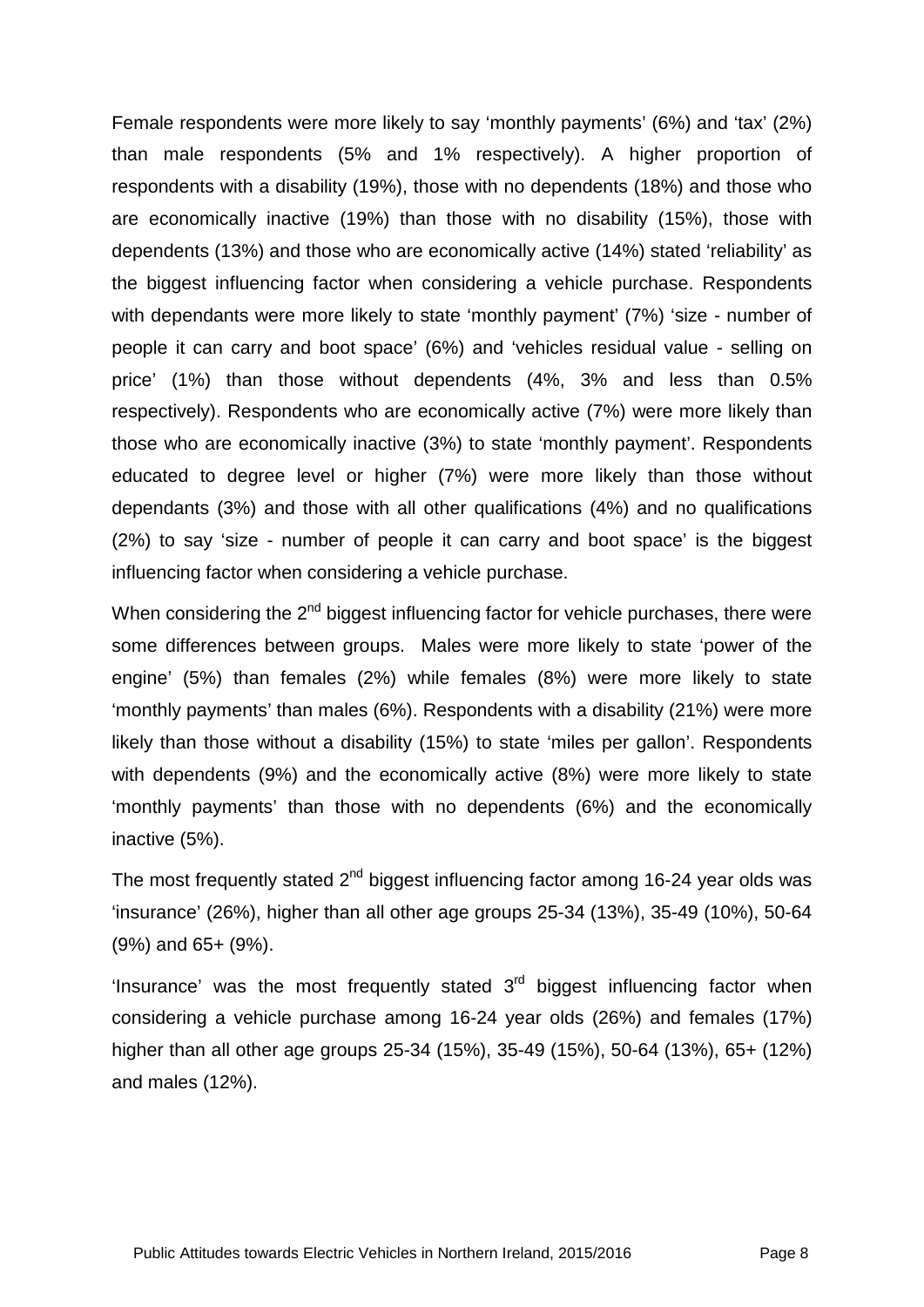# **3.0 Electric Car purchase influencing factors**

#### **Factors that would encourage purchase of an Electric Car**

Respondents who owned/had access to at least one car/van or had a driving licence but no access to a car/van were asked which of a set of options would encourage them to buy an electric car. The most popular responses were 'low running costs' (36%), '£5,000 grant towards purchase of an electric vehicle' (32%), 'no vehicle tax' (27%), 'no carbon emissions' (22%) and 'no requirement to pay for petrol or diesel' (20%). Almost half of respondents (45%) said that none of the options would encourage them to buy an electric car. These results are similar to 2014/15.

![](_page_10_Figure_3.jpeg)

![](_page_10_Figure_4.jpeg)

**Base= 2,507**

**Percentages may sum to more than 100% due to multiple responses.**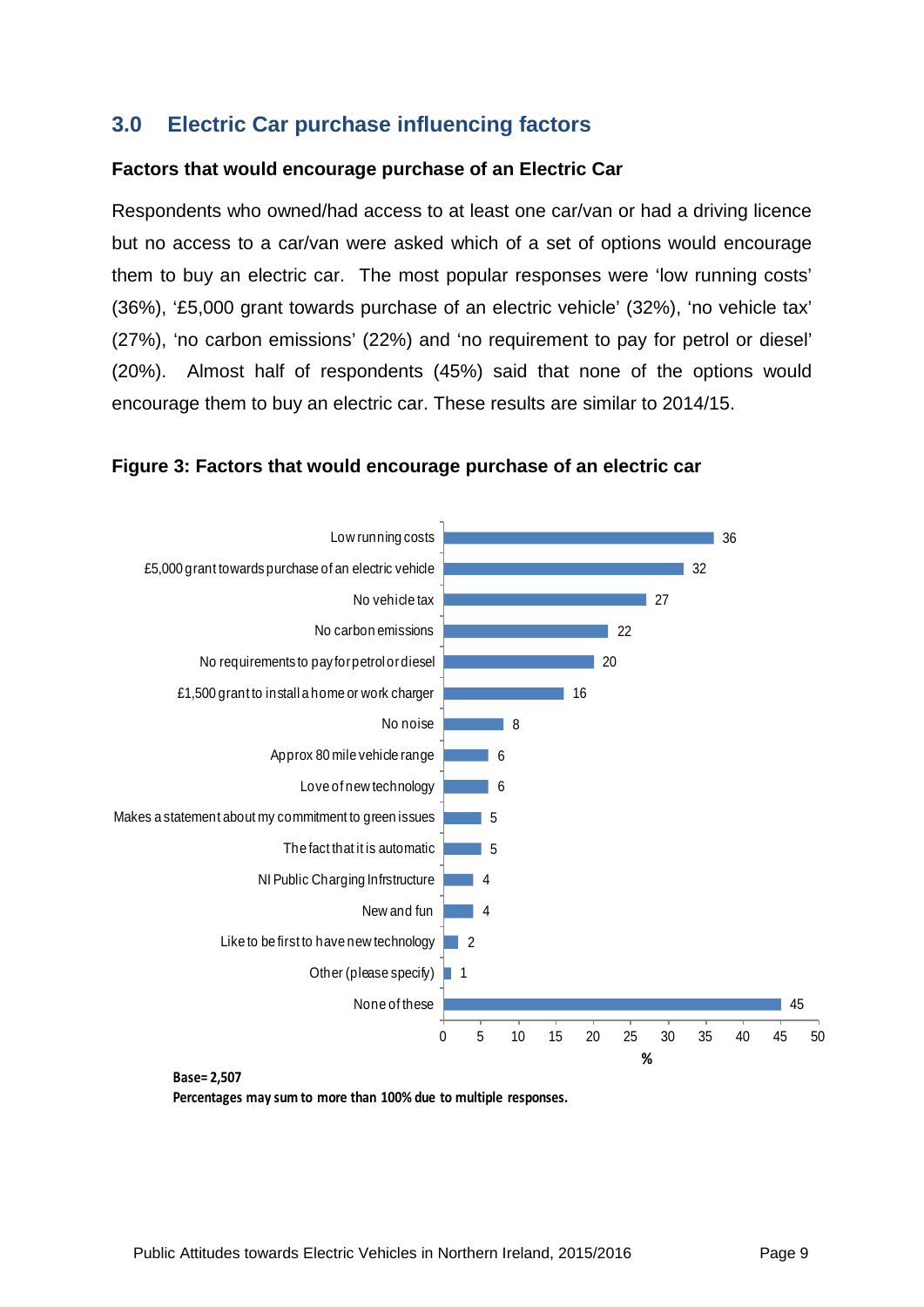Males were more likely than females to say 'love of new technology' (9% versus 4%) and 'like to be the first to have new technology' (3% versus 1%) would encourage them to buy an electric car.

There were several significant differences between those with and without a disability. Those without a disability were more likely to be encouraged by 'low running costs' (39% versus 26%), a '£5,000 grant towards purchase' (35% versus 25%), 'no vehicle tax' (30% versus 19%) and 'no requirements to pay for petrol or diesel' (22% versus 14%). Those with a disability were more likely to say 'the fact that it is automatic' (7% versus 4%). Almost 6 in 10 respondents with a disability said none of the options listed would encourage them to buy an electric car, compared to around 4 in 10 respondents without a disability.

When comparing the answers of respondents with and without dependants, it was found that those without dependants were more likely to answer 'the fact that it is automatic' (5% versus 4%) and 'like to be first with new technology' (3% versus 1%) as factors that would encourage them to buy an electric car.

Those who are economically active were more likely to indicate the following reasons, i.e. 'low running costs' (42% versus 26%), '£5,000 grant towards purchase of an electric vehicle' (38% versus 23%), 'no vehicle tax' (31% versus 20%), 'no carbon emissions' (24% versus 19%), 'no requirement to pay for petrol or diesel' (24% versus 13%), '£1,500 grant to install a home or workplace charger' (18% versus 11%), 'love of new technology' (7% versus 4%) and 'new and fun' (4% versus 3%). Those who are economically inactive were more likely to say that 'none of these' options would encourage them to buy an electric car (57% versus 37%).

When considering the responses of urban and rural dwellers, urban dwellers were more likely than their rural counterparts to be encouraged by 'no carbon emissions' (25% versus 17%), 'no requirements to pay for petrol or diesel' (22% versus 17%), 'no noise' (9% versus 7%), 'love of new technology' (7% versus 4%), 'makes a statement about my commitment to green issues' (7% versus 3%), 'NI public charging infrastructure' (5% versus 3%), and 'new and fun' (4% versus 3%)

Rural dwellers were more likely than urban dwellers to say that 'none of these' options would encourage them to buy an electric car (48% versus 42%).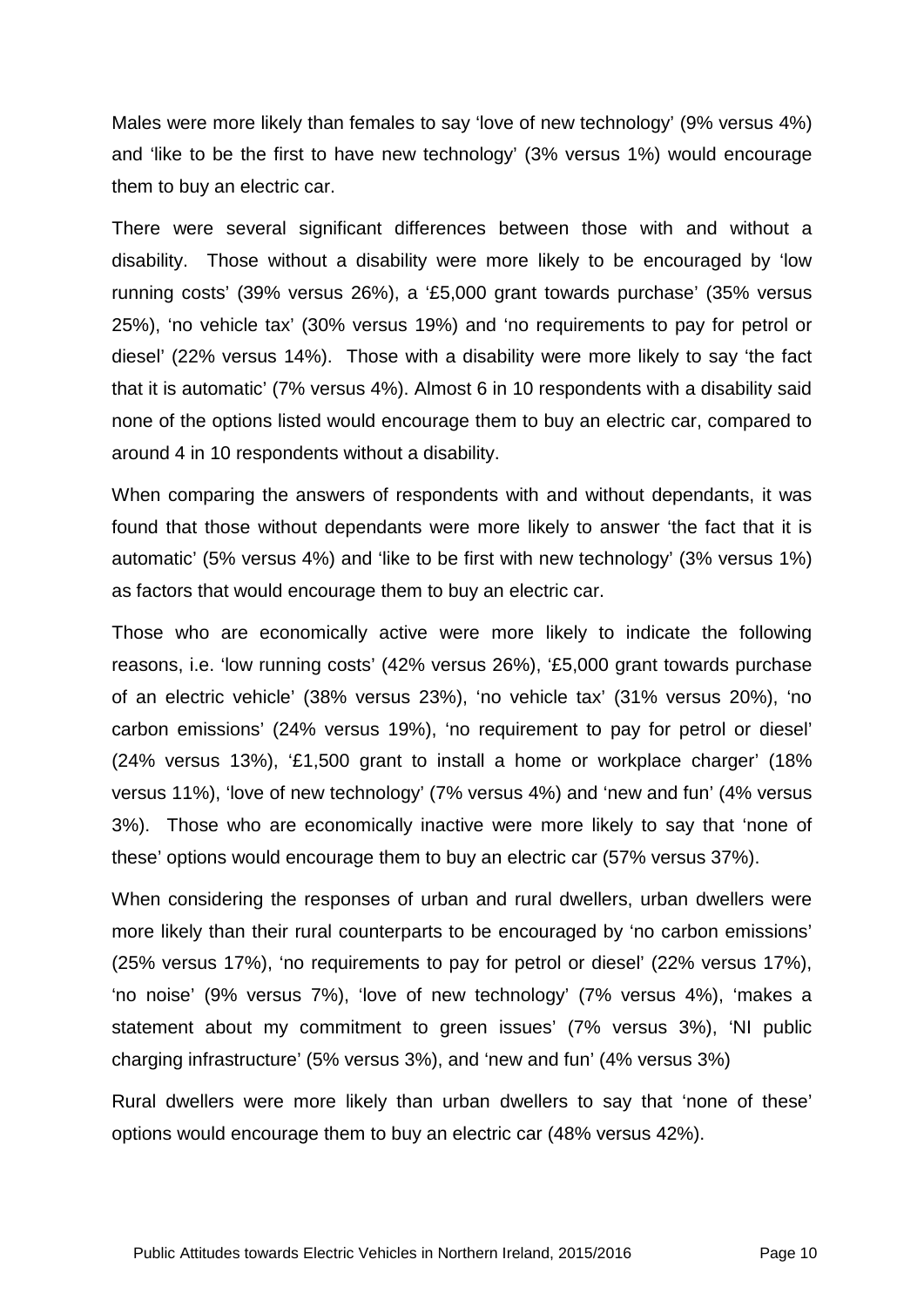When comparing the answers of respondents by highest educational qualification, it was found that those with degree level education or higher were more likely than those without qualifications or those with all other qualifications to state that 'low running costs' (50% versus 22% and 38%), '£5,000 grant towards purchase of an Electric Vehicle' (44% versus 22% and 33%), 'No vehicle tax' (36% versus 16% and 29%), 'No carbon emissions' (30% versus 11% and 22%), 'No requirement to pay for petrol or diesel' (28% versus 9% and 22%), '£1,500 grant to install a home or workplace charger' (24% versus 9% and 15%), 'love of new technology' (10% versus 3% and 5%), 'approximately 80 mile vehicle range' (10% versus 4% and 6%) and 'NI public charging infrastructure' (7% versus 2% and 4%) are options that would encourage them to buy an electric car. Those with no qualifications (65%) and those with all other qualifications (42%) were more likely to state that nothing would encourage them to buy an electric car compared to those with degree level education or higher (28%).

#### **Factors that would discourage purchase of an electric Car**

Respondents who owned/had access to at least one car/van or had a driving licence but no access to a car/van were asked which of a set of options would discourage them from buying an electric car. Almost six out of ten respondents (59%) were discouraged by the 'need to recharge your vehicle'. The next most popular deterrent was 'vehicle range' (55%) followed by 'purchase price' (50%). A tenth (10%) said that none of the options listed would discourage them from buying an electric car.

In 2014/15, over half of respondents (53%) were discouraged by the 'need to charge your vehicle'. The next most popular deterrent was 'vehicle range' (52%) followed by 'purchase price' (46%). Over a tenth (12%) said that none of the options listed would discourage them from buying an electric car.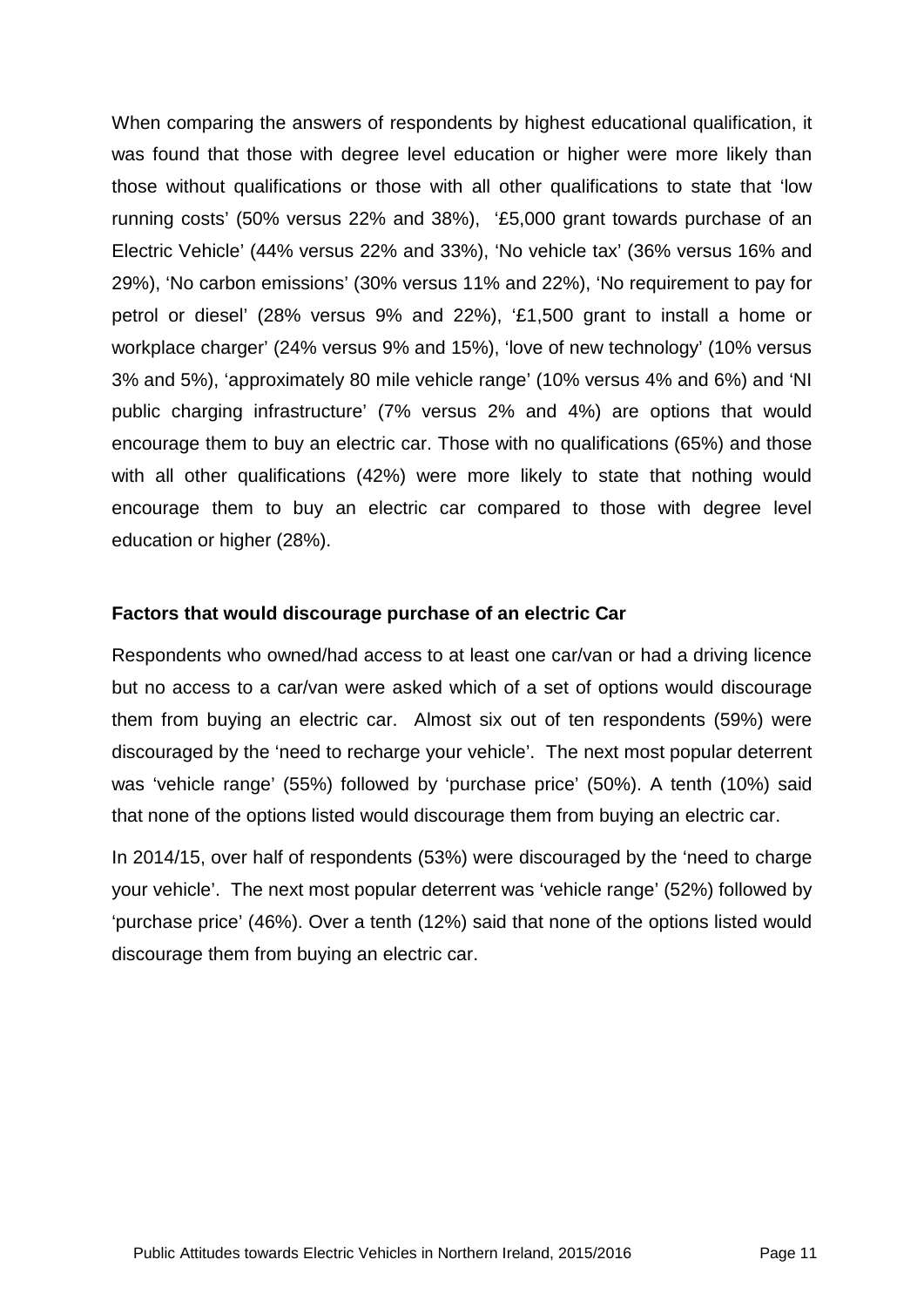![](_page_13_Figure_0.jpeg)

#### **Figure 4: Factors that would discourage purchase of an electric car**

**Percentages may sum to more than 100% due to multiple responses.**

Those aged 16-24 (28%) were more likely than any other age group to say that the 'look of the car' would discourage them. Those aged 65 and over (43%) were less likely than the 25-34 and the 35-49 age groups (56% and 53% respectively) to state 'purchase price' and more likely to say that 'none of these' factors would discourage them from buying an electric vehicle than any other age group.

Among males and females, there were some differences in factors that would discourage them from buying an electric car. Males were more likely than females to be discouraged by 'vehicle range' (60% versus 51%), 'purchase price' (53% versus 47%), the 'range of types available' (18% versus 15%) and 'no noise' (11% versus 7%) while females were more likely than males to say 'need to recharge your vehicle' would discourage them from buying an electric vehicle (62% versus 56%).

Respondents without a disability when compared to those with a disability were more likely to state that the 'need to recharge your vehicle' (60% versus 56%), 'vehicle range (how far vehicle will travel before needing recharged)' (57% versus 51%) and 'the size of the car and boot' (18% versus 14%) would discourage them, while those with a disability were more likely to state that 'none of these' factors would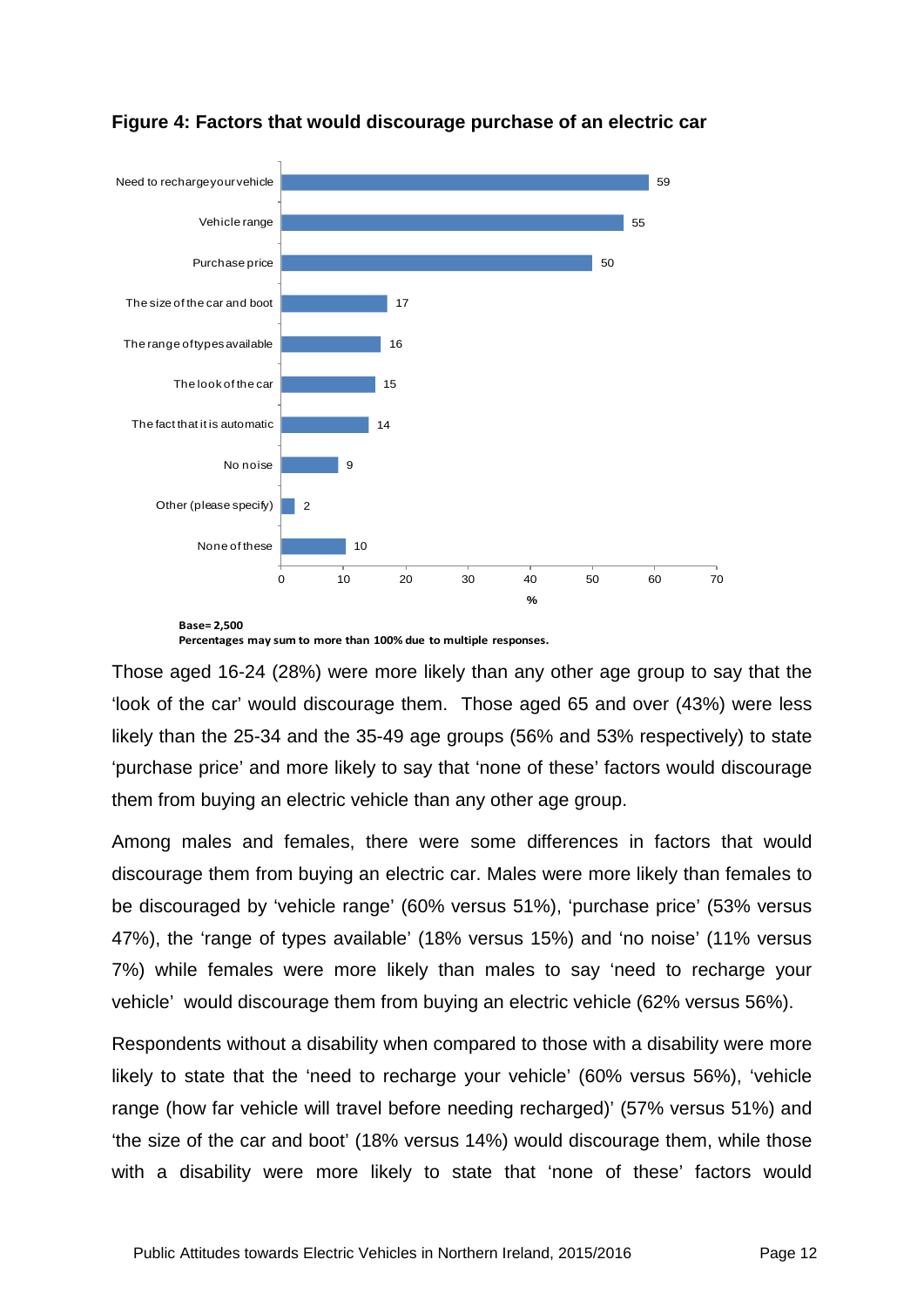discourage them from buying an electric car (13% versus 9%). Respondents with no dependents when compared to those with dependents were more likely to be discouraged by 'the size of the car and boot' (20% versus 15%) while those with dependents were more likely to state that 'none of these' factors would discourage them from buying an electric car (12% versus 9%).

When comparing the answers of respondents by economic activity it was found that those who were economically active were more likely to state 'need to recharge your vehicle' (61% versus 56%), 'vehicle range (how far vehicle will travel' (59% versus 48%), 'purchase price' (52% versus 46%), 'the look of the car' (17% versus 11%), 'the range of types available' (18% versus 13%), 'the size of the car and boot' (19% versus 14%) and 'the fact that it is automatic' (15% versus 12%) while those who are economically inactive were more likely to state that 'none of these' factors would discourage them from buying an electric car (15% versus 7%).

Comparing respondents from urban and rural areas it was found that those from a rural area were more likely than those from an urban area to be discouraged by 'the look of the car' (17% versus 14%) and 'the fact it is automatic' (16% versus 13%) while those from an urban area (51%) were more likely than those from a rural area (47%) to state 'purchase price' as a factor that would discourage them from buying an electric car.

Respondents whose highest educational qualification is degree level or higher were more likely than those with no qualifications and all other qualifications to be discouraged by 'vehicle range (how far vehicle will travel before needing recharged)' (67% versus 40% and 56%) and 'size of the car and boot' (21% versus 14% and 17%) while those with no qualifications (18%) were more likely than those with degree level or higher (4%) and all other qualifications (9%) to state that 'none of these' factors would discourage them from buying an electric car.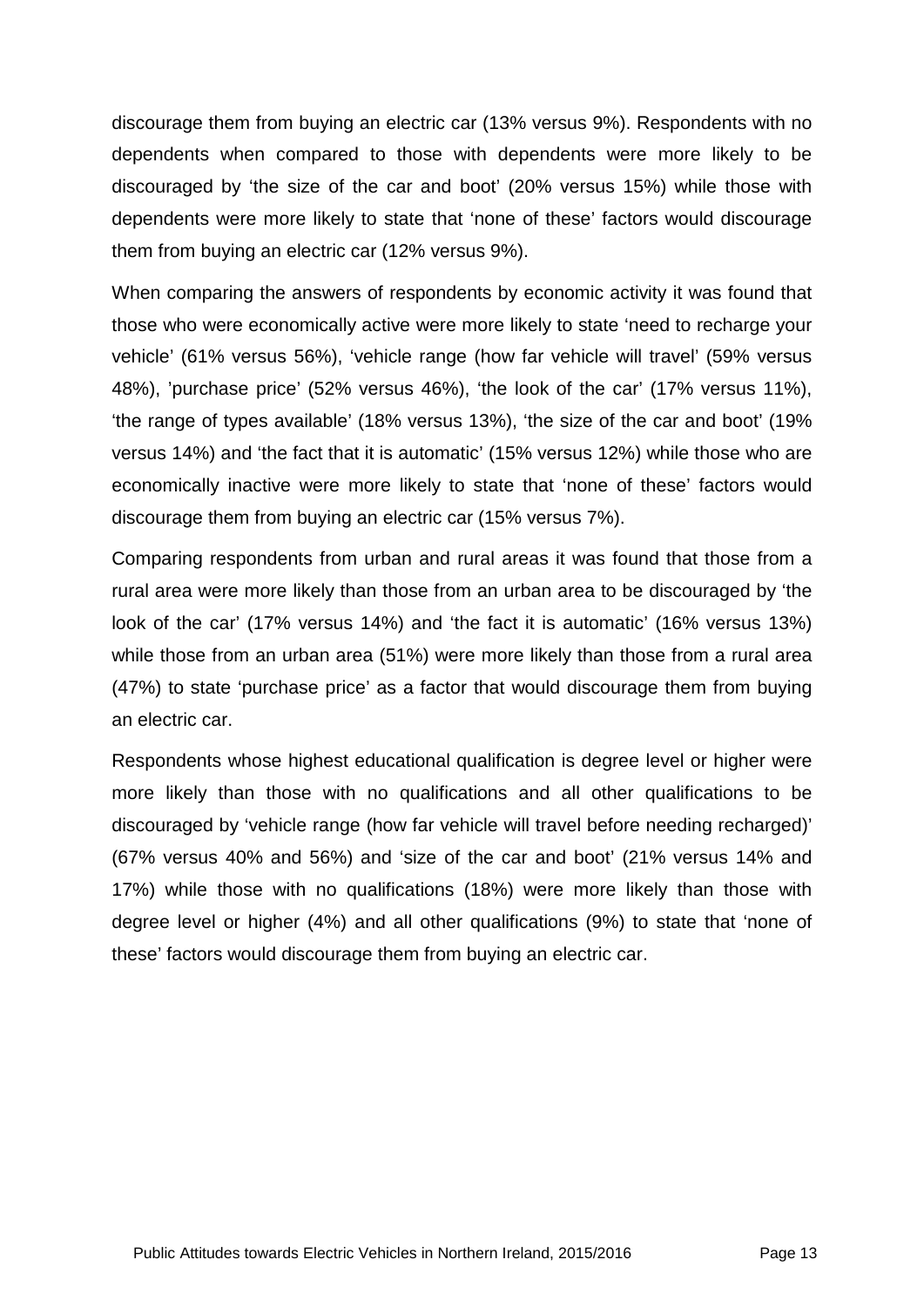# **4.0 Likelihood of next vehicle purchase being an Electric Car**

Respondents who owned/had access to at least one car/van or had a driving licence but no access to a car/van were finally asked how likely they are to buy an Electric Car as their next vehicle. The vast majority (94%) of respondents answered 'Not at all likely'. Just over 1 in 20 answered 'quite likely' while a further 1% answered 'Very likely'. These results are similar to 2014/15.

![](_page_15_Figure_2.jpeg)

![](_page_15_Figure_3.jpeg)

#### **Base=2,497**

Due to the small numbers who indicated that they were 'quite likely' or 'very likely' to buy an electric car, no further analysis could be carried out.

The following analysis is based on those respondents who said that they are 'not at all likely' to buy an electric car as their next vehicle.

A higher proportion of those in the age groups 16-24 (97%), 50-64 (94%) and aged 65 and over (96%) than those aged 25-34 and 35-49 (both 92%) said that they were 'not at all likely' to buy an electric car as their next vehicle.

A greater proportion of respondents from a rural area (96%) than those from an urban area (92%) indicated that they were 'not at all likely' to buy an electric car as their next vehicle.

Those with no qualifications (95%) and those with all other qualifications (94%) were more likely than those educated to degree level or higher (90%) to indicate that they were 'not at all likely' to buy an electric car.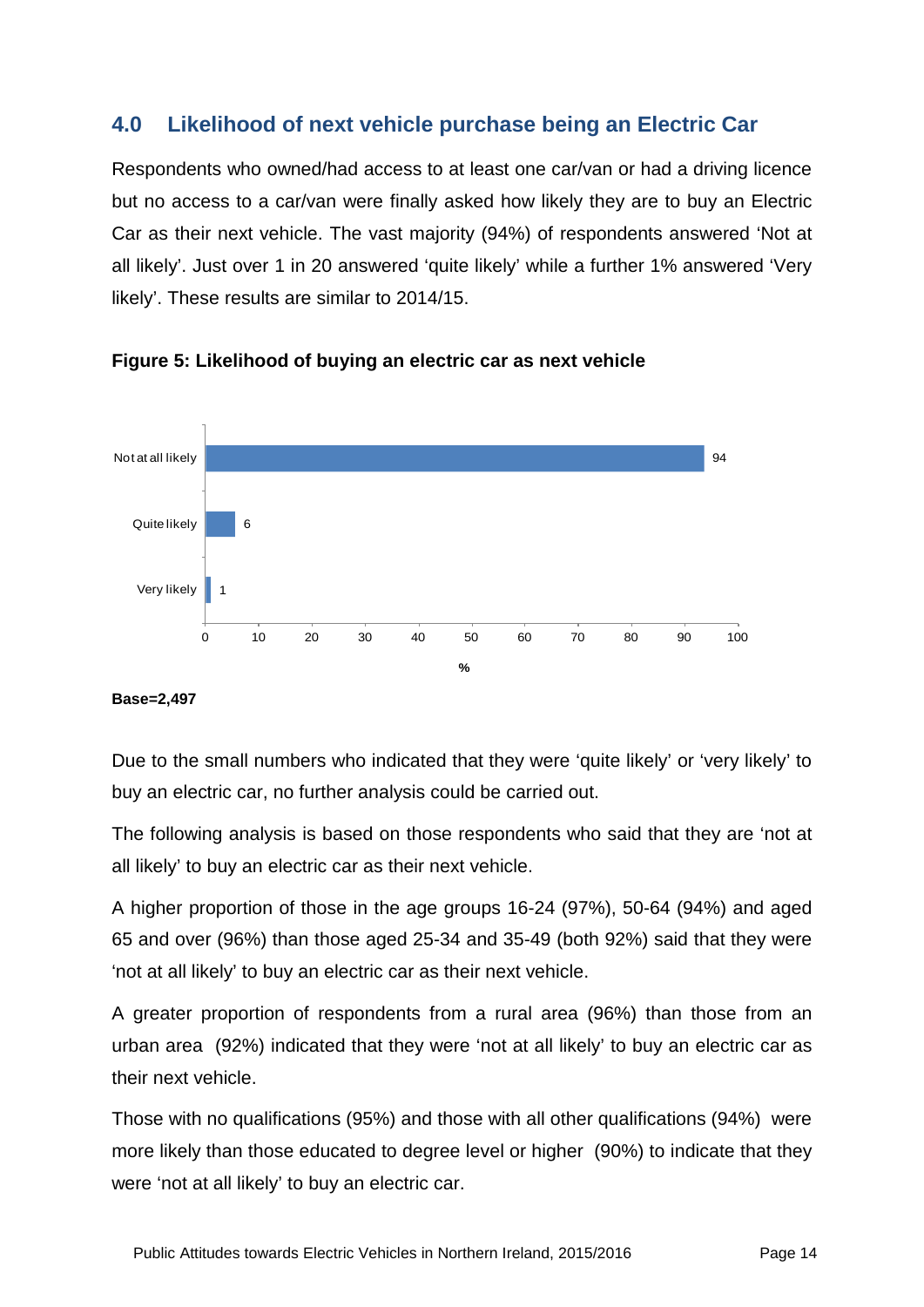# **Appendix 1: Technical Notes**

#### **Data Collection**

The information presented in this publication derives from the Northern Ireland Continuous Household Survey (CHS), a Northern Ireland wide household survey administered by Central Survey Unit (CSU), Northern Ireland Statistics and Research Agency (NISRA).

It is based on a sample of the general population resident in private households and has been running since 1983. The Survey is designed to provide a regular source of information on a wide range of social and economic issues relevant to Northern Ireland. The nature and aims of CHS are similar to those of the General Household Survey (GHS), which is carried out by the Office for National Statistics (ONS) in Great Britain.

The Department for Regional Development (DRD) commissioned questions related to Public Attitudes towards Electric Vehicles for the first time in the 2014/2015 CHS. On 9<sup>th</sup> May 2016 the new Department for Infrastructure (DfI) was formed and DRD ceased to exist. DfI commissioned a repeat of these questions in the 2015/2016 CHS. Therefore this is the second time that they have been asked. The questions relating to electric vehicles can be found in Appendix 4 of this publication.

The 2015/16 survey was based on a random sample of 4,500 domestic addresses drawn from the Land and Property Services list of addresses and interviews were sought with all adults aged 16 and over in these households. The dataset contains the records for 3,340 adults aged 16 and over who answered the e-car question set. Questions relating to vehicle purchase and attitudes towards electric cars were asked to those who owned/had access to at least one car/van or had a driving licence but no access to a car/van.

#### **Data Quality**

Data were collected by CSU and various validation checks were carried out as part of the processing. CSU is the leading social survey research organisation in Northern Ireland and is one of the main business areas of NISRA, an Agency within the Department of Finance. CSU has a long track record and a wealth of experience in the design, management and analysis of behavioural and attitude surveys in the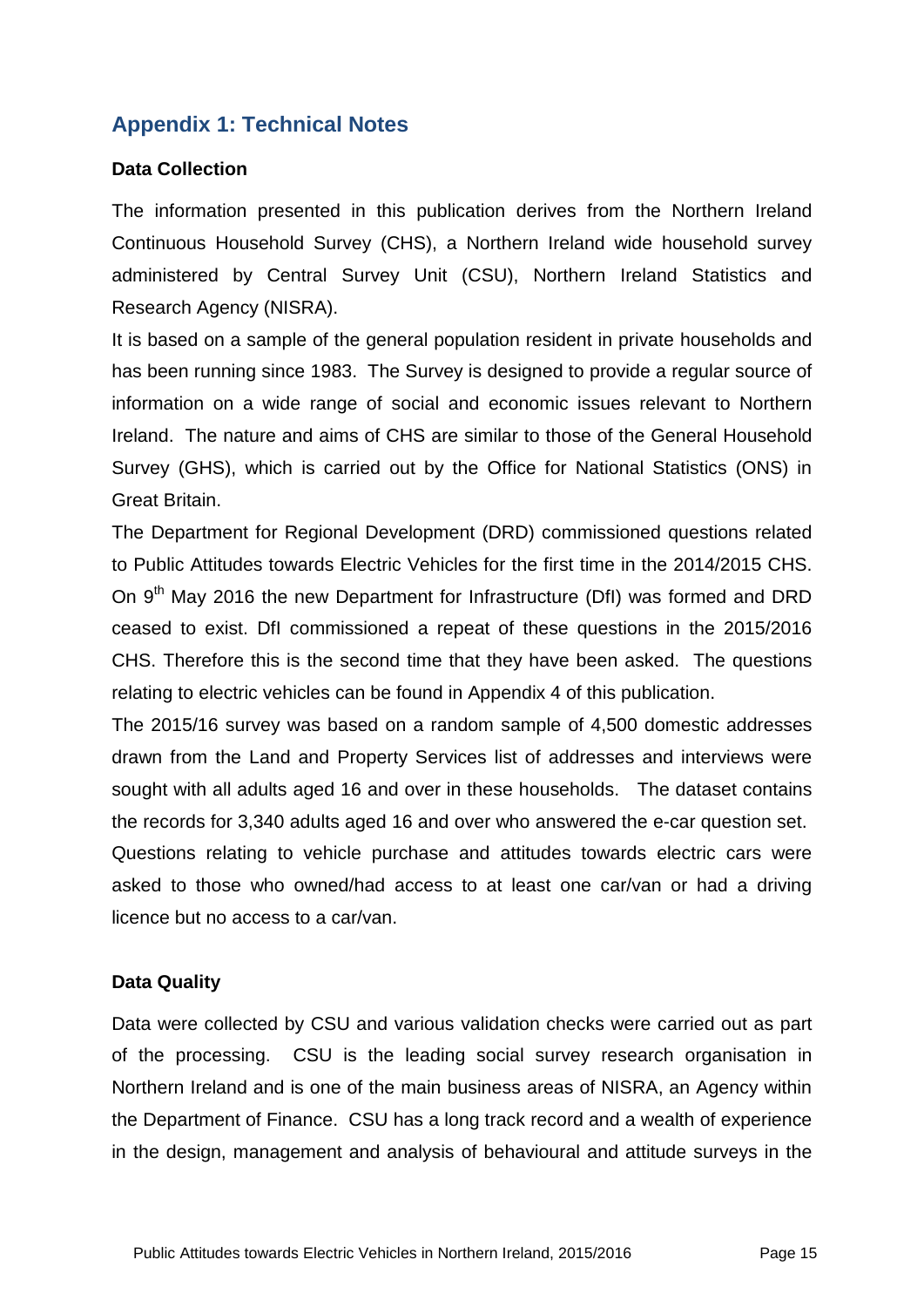context of a wide range of social policy issues. CSU procedures are consistent with the Official Statistics Code of Practice<sup>[1](#page-17-0)</sup>.

The CHS sample was assessed and considered to be a representative sample of the Northern Ireland population at the household level.

Whilst data quality is considered to be very good, note that all survey estimates are subject to a degree of error and this must be taken account of when considering results (see notes on sampling error on page 19). This error will be reasonably small for the majority of Northern Ireland level results but care should be taken when looking at results based on smaller breakdowns.

#### **Multiple response questions**

Multiple response questions are those for which respondents can give more than one response if they wish. For example, in Question 5 in this report, respondents were asked to list all the factors that would encourage purchase of an electric car. In such questions, when individual percentages are summed they may add to more than 100%. Therefore, the footnote "Percentages may sum to more than 100% due to multiple responses" has been included under the relevant charts within the main body of this publication and under the appropriate data tables in Appendix 2.

Rounding Conventions

Percentages have been rounded to whole numbers and as a consequence some percentages may not sum to 100. 0% may reflect rounding down of values under 0.5.

#### **Significant difference**

-

Significance tests were carried out to determine if there were differences in responses given by various respondent groups. The significance tests were carried out at 5% significance level (range  $= -1.96$  to  $+1.96$ ) and only differences which were statistically significant ( $p < 0.05$ ) are included in this report. This means that there is at least a 95% probability that there is a genuine difference between responses given by, for example, males and females and the differences between the two genders cannot simply be explained by random chance or sample error. When a

<span id="page-17-0"></span><sup>1</sup> [http://www.statisticsauthority.gov.uk/assessment/code-of-practice/code-of-practice-for-official](http://www.statisticsauthority.gov.uk/assessment/code-of-practice/code-of-practice-for-official-statistics.pdf)[statistics.pdf](http://www.statisticsauthority.gov.uk/assessment/code-of-practice/code-of-practice-for-official-statistics.pdf)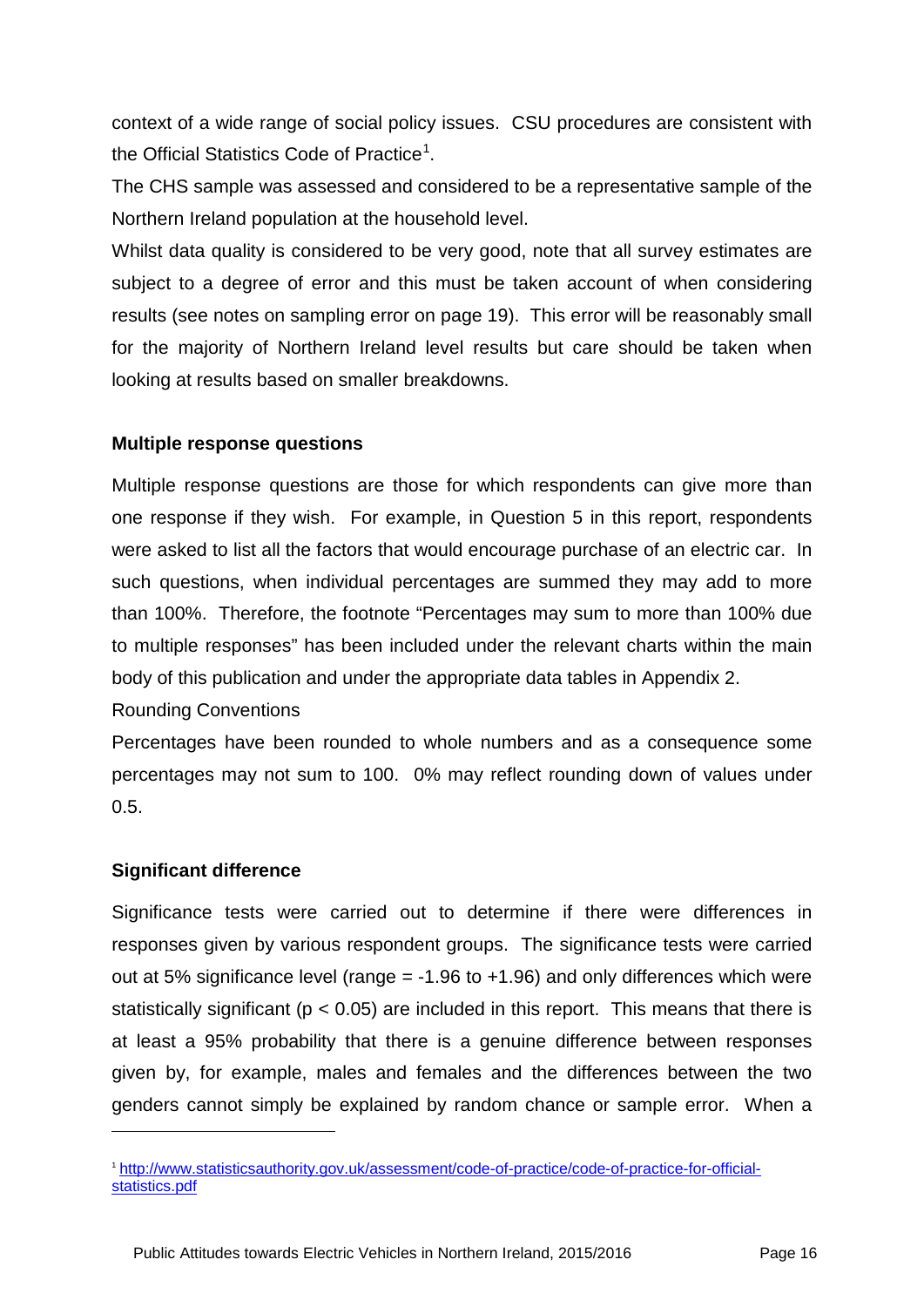significant difference is noted among survey respondents, it is likely that this same difference applies to the Northern Ireland population.

The following respondent groups were considered:

#### **Age group**

The age of the respondent is grouped into the following age bands; 16-24, 25-34, 35- 49, 50-64, 65 and over.

#### **Gender**

Gender of respondent is defined as whether the respondent is male or female.

#### **Disability**

The questions used to ascertain whether or not a person has a disability are harmonised with the definition of disability in the Equality Act 2010. This states that a disabled population is classified on the basis of having a long-lasting physical or mental health condition or illness which restricts day-to-day activities. The disabled population in this report are those who have answered yes to both the questions below:

*Do you have any physical or mental health conditions or illnesses lasting or expected to last for 12 months or more? Does your condition or illness / do any of your conditions or illnesses reduce your ability to carry out day to day activities?* 

#### **Dependant status**

Dependant status is defined as whether the respondent has dependants or not.

#### **Economic Activity**

Economic Activity is defined as whether the respondent is currently in economically active or not. This is automatically computed from other answers given. Those individuals who are temporarily away from work and those who are on a government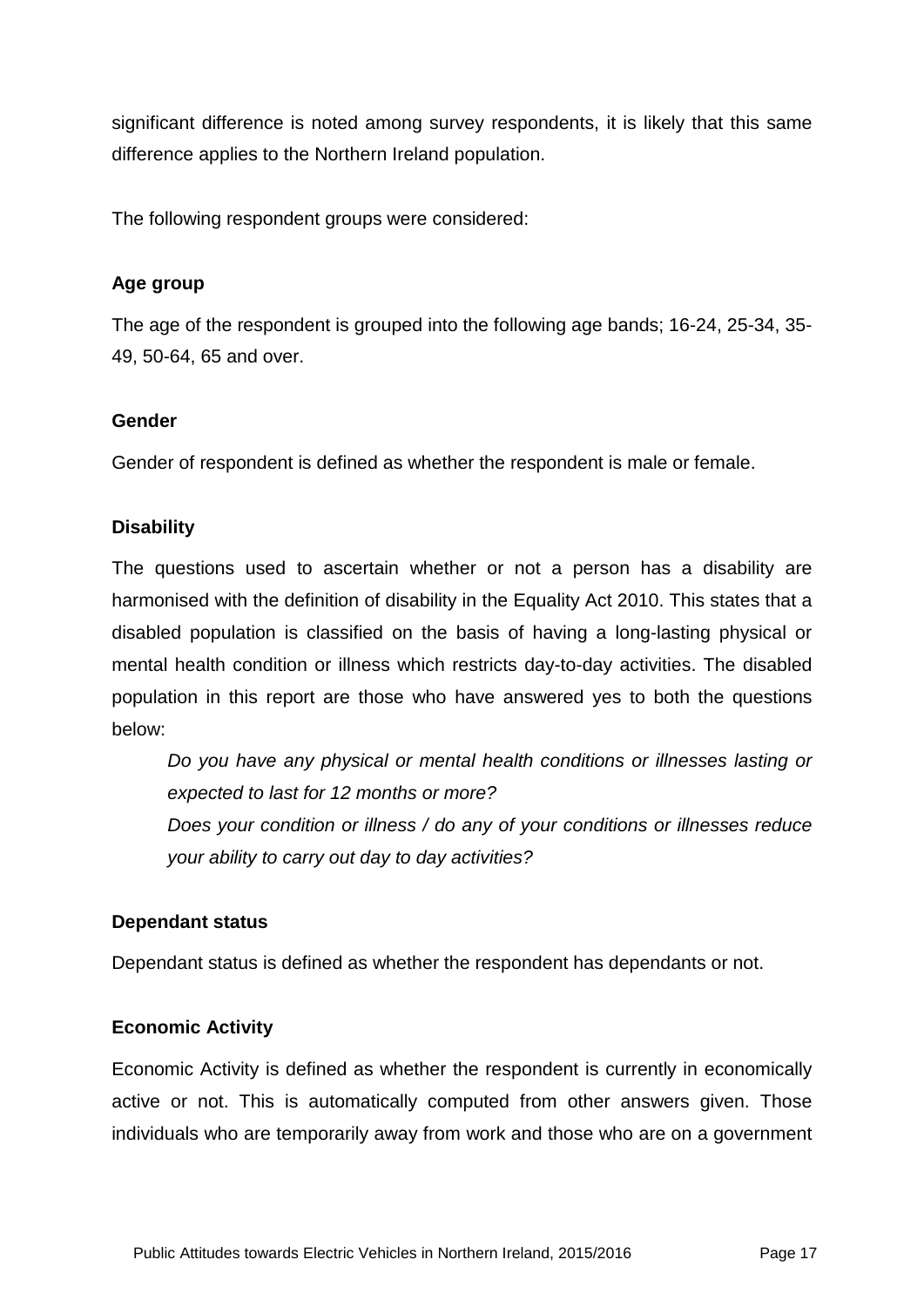training scheme are included as being economically active. Full-time students are excluded from these figures.

#### **Urban and rural areas**

A review of the classification and delineation of settlements established in 2005 has been carried out<sup>[2](#page-19-0)</sup>. It resulted in some changes to the settlement and urban-rural classifications, including that the urban-rural population boundary moved from 4,500 to a population of 5,000.

While previous versions of this report used an urban/rural definition based on Super Output Area (SOA) classification of addresses, this and future publications will use the updated classifications using the statistical classification of settlements defined by the Inter-Departmental Urban-Rural Definition Group.

Bands A to E are classified as Urban. This includes Belfast Metropolitan Urban Area (Band A), Derry Urban Area (Band B) and large, medium and small towns (Bands C-E) with populations greater than or equal to 5,000 people.

Bands F to H are classified as rural. This includes intermediate settlements (Band F), villages (Band G) and small villages, hamlets and open countryside (Band H) with populations of less than 5,000 people and including open countryside.

#### **Highest Educational Qualifications**

Highest Educational Qualification was determined by asking respondents to select from a list of recognised qualifications the highest that they had attainted or the nearest equivalent. These responses were then collated into the following broad classificatory groups:

- No Qualifications

-

- Degree level or higher
- All other qualifications

<span id="page-19-0"></span> $2A$  'Review of the Statistical Classification and Delineation of Settlements' was published by NISRA in March 2015 at: [http://www.nisra.gov.uk/archive/geography/review-of-the-statistical](http://www.nisra.gov.uk/archive/geography/review-of-the-statistical-classification-and-delineation-of-settlements-march-2015.pdf)[classification-and-delineation-of-settlements-march-2015.pdf](http://www.nisra.gov.uk/archive/geography/review-of-the-statistical-classification-and-delineation-of-settlements-march-2015.pdf)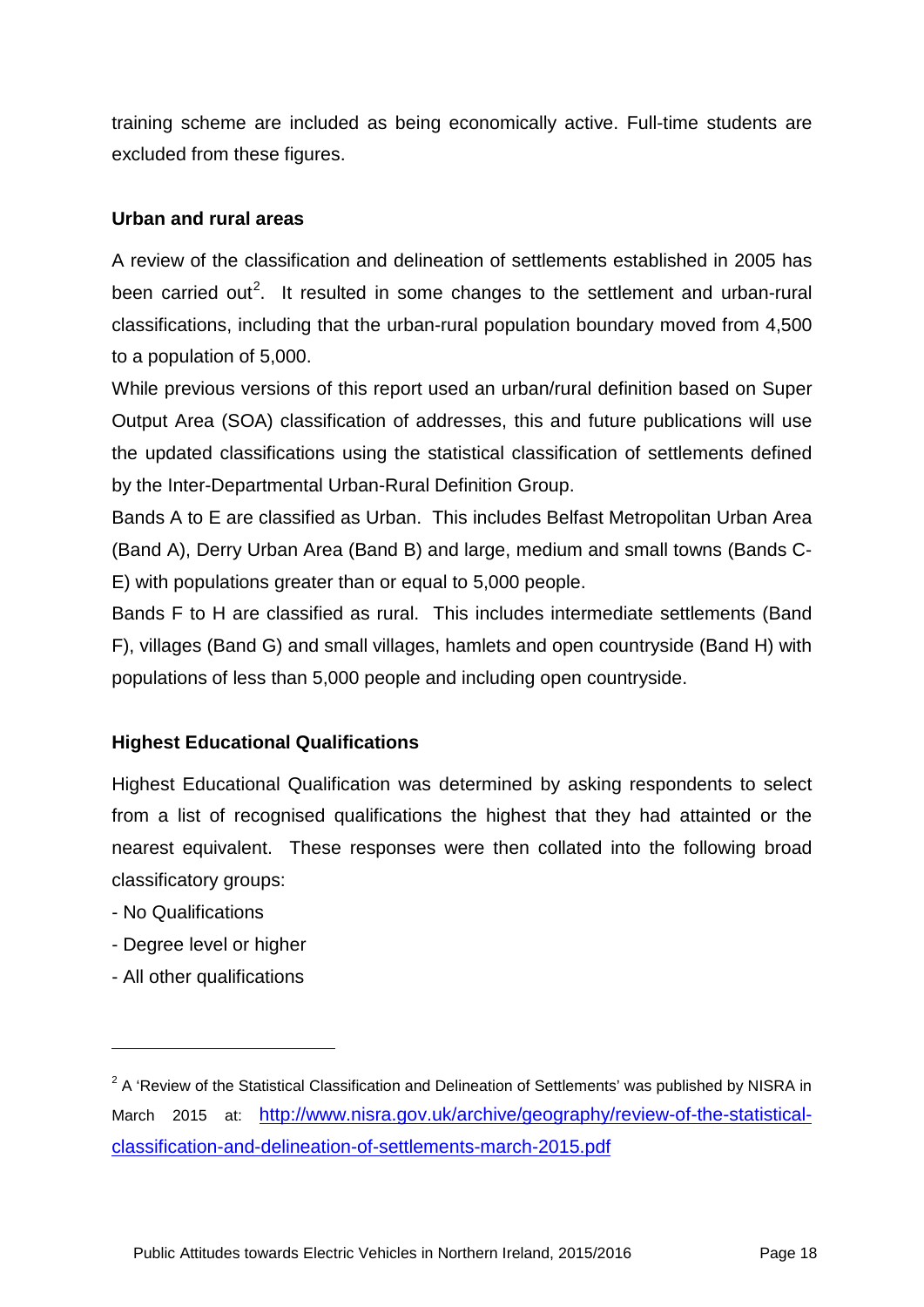'Degree level or higher' includes first degrees, higher degrees, post-graduate Diplomas and Certificates etc.

'All other qualifications' includes all other commonly recognised qualifications below degree level e.g. A levels, GCSE/O level grade A\*-C, Trade Apprenticeships, other vocational or professional or foreign qualifications etc.

#### **Sampling error**

No sample is likely to precisely mirror the characteristics of the population it is drawn from due to both sampling and non-sampling errors. An estimate of the amount of error due to the sampling process can be calculated. For a simple random sample design, the sampling error (s.e.) of any percentage, p, can be calculated by the formula:

s.e. (p) =  $\sqrt{(p^*(100-p)/n)}$ 

where n is the number of respondents on which the percentage is based.

#### **Confidence Interval**

A 95% confidence interval for the population percentage can be calculated using the formula:

95% confidence interval =  $p +/ - 1.96$  \* s.e. (p)

This means that if 100 similar, independent samples were chosen from the same population, 95 of them would yield an estimate for the percentage, p, within this range of values.

The absence of design effects in the survey means that standard statistical tests of significance can be applied directly to the data. 95% confidence intervals were calculated for the headline figures as detailed in Appendix 3 on page 26.

### **Other notes**

The following should be noted when interpreting figures and tables:

- Detailed tabulations are not provided where the number of respondents is too small to allow meaningful analysis.
- The base number of responses to each question, which is shown in each table, is the unweighted count. The base may vary due to some respondents not answering certain questions.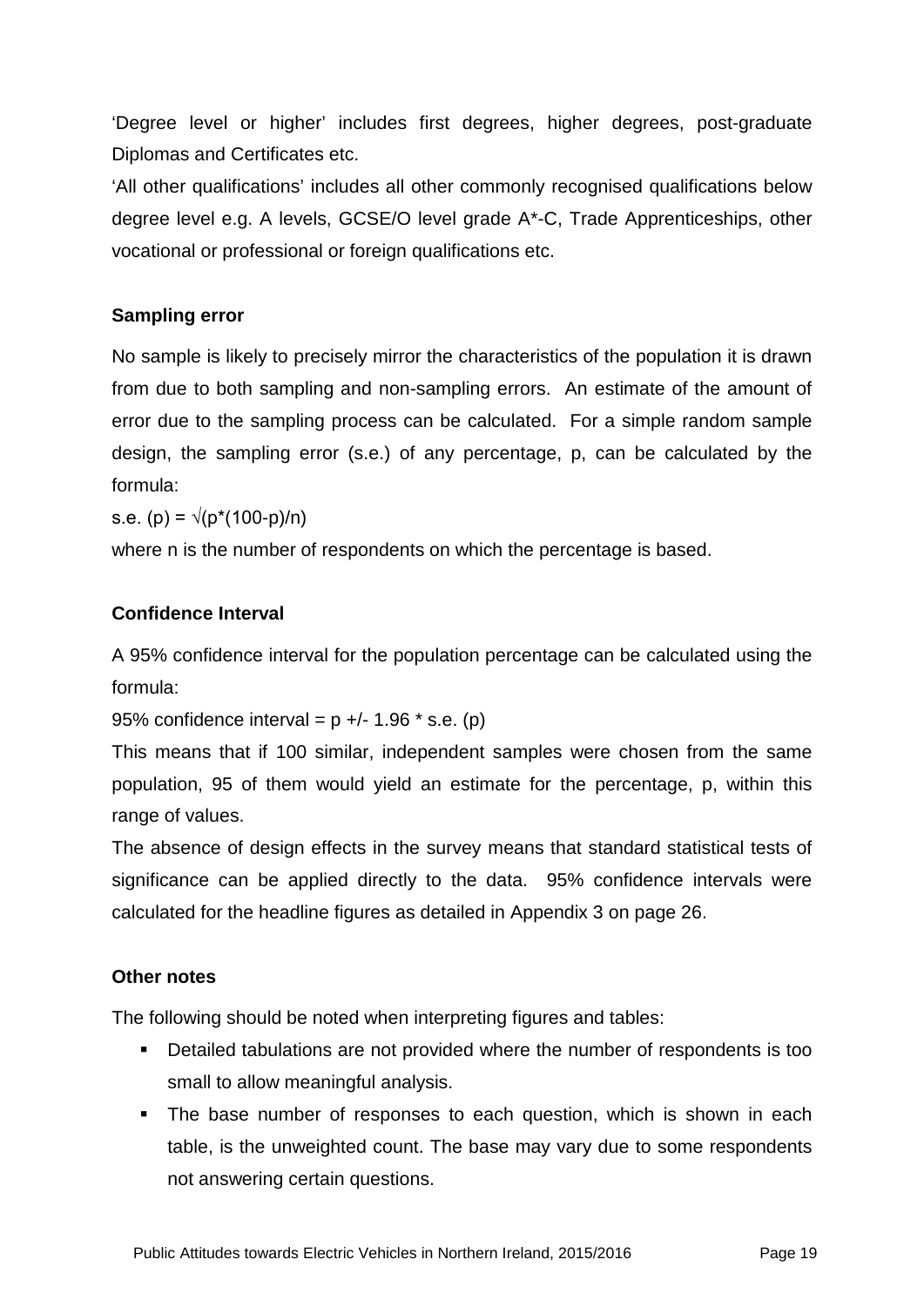# **Appendix 2: Data Tables**

#### **Table 1: Access to a car or van**

|                                                                 | $\frac{(9)}{0}$ 2014/15 | $\frac{(9)}{0}$ 2015/16 |
|-----------------------------------------------------------------|-------------------------|-------------------------|
| Yes, own/have access to a car/van which I can drive             | 68                      | 69                      |
| Yes, own/have access to more than one car/van which I can drive |                         |                         |
| No, I have a driving licence but do not have access to car/van  |                         |                         |
| No, I don t have a driving licence                              |                         | 24                      |
| Base                                                            | 3.349                   | 3,340                   |

#### **Table 2: Biggest influencing factor when considering a vehicle purchase**

|                                                         |                               | Biggest Influence (%) |
|---------------------------------------------------------|-------------------------------|-----------------------|
|                                                         | Biggest Influence (%) 2014/15 | 2015/16               |
| <b>Buying price</b>                                     | 49                            | 53                    |
| Reliability                                             | 16                            | 16                    |
| The look of the car                                     | 6                             | 6                     |
| Monthly payment                                         | $\overline{4}$                | $6\phantom{.}6$       |
| Miles per gallon                                        |                               | 5                     |
| Size - number of people it can carry and the boot space | $6\overline{6}$               | 5                     |
| Insurance                                               |                               | 2                     |
| Power of the engine                                     |                               | $\overline{2}$        |
| Tax                                                     |                               |                       |
| Vehicles residual value - selling on price              |                               |                       |
| Extras                                                  |                               |                       |
| Other (please specify)                                  | $\mathfrak{D}$                |                       |
| None                                                    | 3                             | $\overline{2}$        |
| <b>Base</b>                                             | 2,533                         | 2,506                 |

# **Table 3: Second biggest influencing factor when considering a vehicle**

#### **purchase**

|                                                         | <b>Second Biggest Influence</b> | <b>Second Biggest Influence</b> |
|---------------------------------------------------------|---------------------------------|---------------------------------|
|                                                         | (%) 2014/15                     | (%) 2015/16                     |
| Reliability                                             | 23                              | 25                              |
| Miles per gallon                                        | 21                              | 17                              |
| <b>Buying price</b>                                     | 14                              | 13                              |
| Insurance                                               | 10                              | 11                              |
| The look of the car                                     |                                 | 8                               |
| Monthly payment                                         |                                 | $\overline{7}$                  |
| Size - number of people it can carry and the boot space |                                 |                                 |
| Tax                                                     | 4                               | 4                               |
| Power of the engine                                     | 3                               | 3                               |
| Vehicles residual value - selling on price              | 2                               | $\overline{2}$                  |
| Extras                                                  |                                 | N                               |
| Other (please specify)                                  |                                 |                                 |
| None                                                    |                                 |                                 |
| <b>Base</b>                                             | 2.450                           | 2,448                           |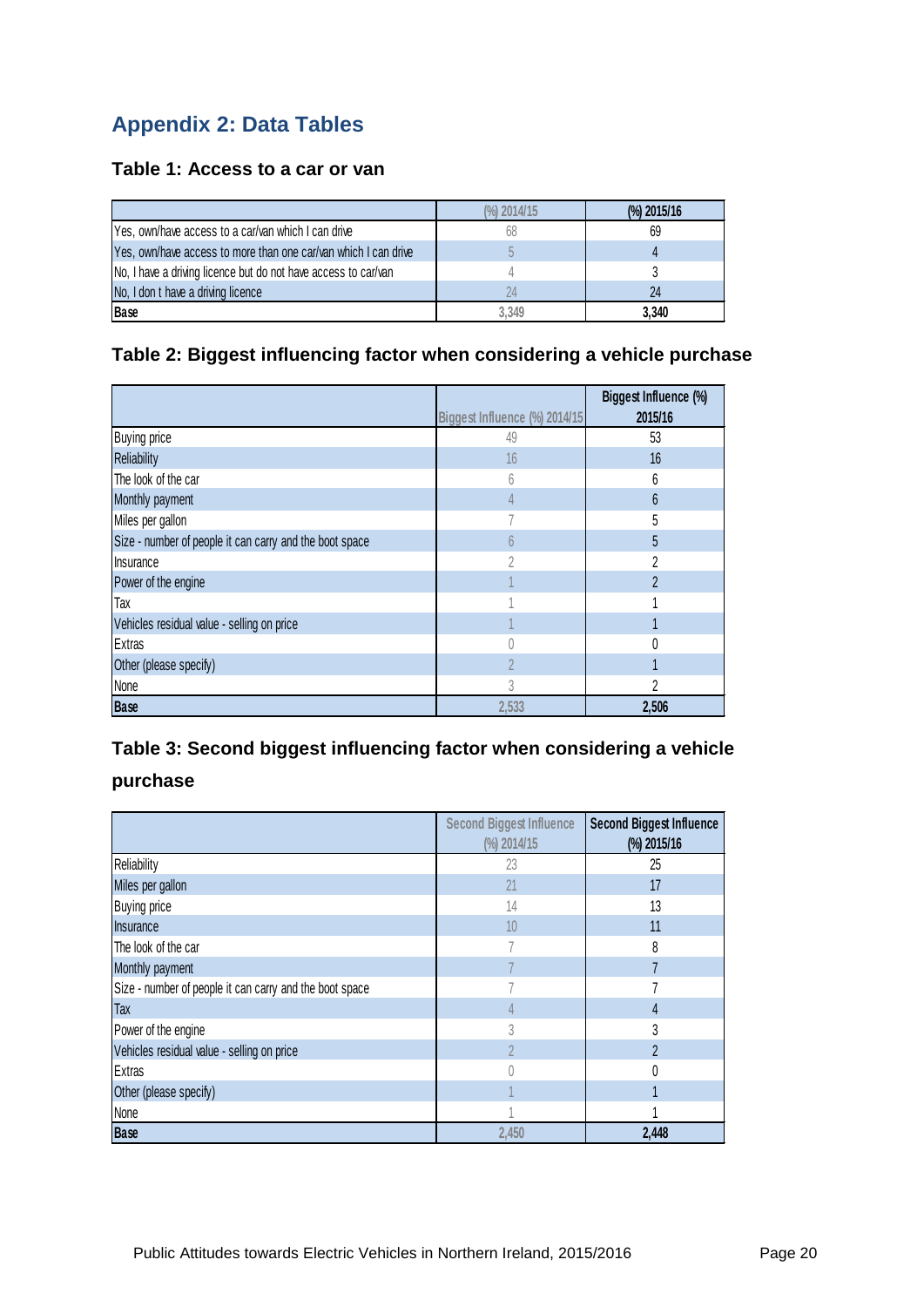# **Table 4: Third biggest influencing factor when considering a vehicle purchase**

|                                                         | Third Biggest Influence (%) | Third Biggest Influence (%) |
|---------------------------------------------------------|-----------------------------|-----------------------------|
|                                                         | 2014/15                     | 2015/16                     |
| Miles per gallon                                        | 21                          | 19                          |
| <b>Reliability</b>                                      | 16                          | 15                          |
| Insurance                                               | 13                          | 15                          |
| The look of the car                                     | 11                          | 11                          |
| Size - number of people it can carry and the boot space | 11                          | 10                          |
| <b>Buying price</b>                                     | 9                           | 8                           |
| Power of the engine                                     | 5                           |                             |
| Tax                                                     | 5                           | 5                           |
| Monthly payment                                         | 2                           | 3                           |
| Vehicles residual value - selling on price              | $\overline{3}$              | 3                           |
| <b>Extras</b>                                           |                             | 2                           |
| Other (please specify)                                  |                             |                             |
| None                                                    |                             |                             |
| <b>Base</b>                                             | 2,434                       | 2,433                       |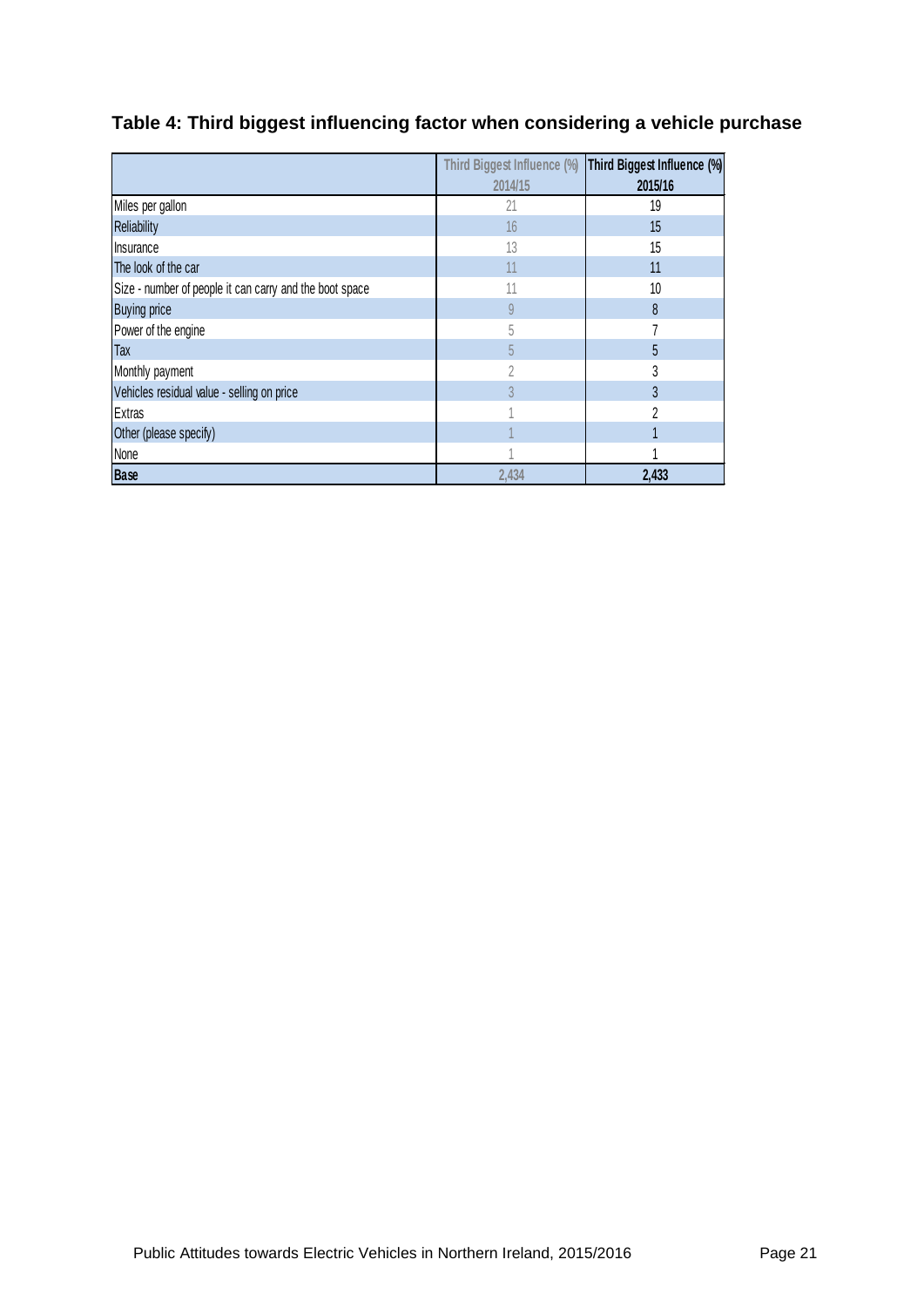|                                                            | All                | <b>Age Group</b> |                           |                 |                 |                 | Gender         |                | <b>Disability Status</b> |                                | <b>Dependant Status</b> |                                    | Employment Status* |                                              | Urban and<br><b>Rural Areas</b> |                | <b>Highest Educational Qualifications</b> |                              |                    |
|------------------------------------------------------------|--------------------|------------------|---------------------------|-----------------|-----------------|-----------------|----------------|----------------|--------------------------|--------------------------------|-------------------------|------------------------------------|--------------------|----------------------------------------------|---------------------------------|----------------|-------------------------------------------|------------------------------|--------------------|
| <b>Response</b>                                            | <b>Respondents</b> |                  | 16 - 24 25-34 35-49 50-64 |                 |                 | 65 and<br>over  |                | Male Female    | Has<br><b>Disability</b> | <b>No</b><br><b>Disability</b> | <b>Has</b>              | <b>No</b><br>Dependants Dependants | Active             | Economically Economically<br><b>Inactive</b> |                                 | Urban Rural    | <b>No</b><br><b>Qualifications</b>        | Degree<br>level or<br>higher | All other<br>quals |
|                                                            | $\%$               | $\%$             | $\frac{9}{6}$             | $\frac{9}{6}$   | $\%$            | $\%$            | $\frac{9}{6}$  | $\%$           | $\%$                     | $\%$                           | $\%$                    | $\%$                               | $\%$               | $\%$                                         | $\%$                            | $\%$           | $\%$                                      | $\%$                         | %                  |
| <b>Buying price</b>                                        | 53                 | 56               | 57                        | 56              | 52              | 47              | 53             | 53             | 50                       | 54                             | 53                      | 53                                 | 54                 | $50\,$                                       | 52                              | 54             | 49                                        | 52                           | 57                 |
| Monthly payment                                            | 6                  | 5                | 8                         | $\overline{7}$  | 6               | $\overline{2}$  | 5              | 6              | 5                        | 6                              | 4                       | $\overline{7}$                     | $\overline{7}$     | 3                                            | 6                               | 5              | 6                                         | $\overline{7}$               | 6                  |
| Vehicles residual value - selling on price                 | $\overline{1}$     | $\mathbf{0}$     |                           | $\overline{1}$  |                 | $\overline{1}$  | $\overline{1}$ |                | $\mathbf{0}$             | $\mathbf{1}$                   | $\mathbf 0$             | $\mathbf{1}$                       | $\mathbf{1}$       | $\mathbf{1}$                                 | $\overline{1}$                  | $\overline{1}$ | $\mathbf{1}$                              | $\overline{1}$               | $\mathbf{1}$       |
| Reliability                                                | 16                 | 11               | 10                        | 13              | 17              | 25              | 16             | 16             | 19                       | 15                             | 18                      | 13                                 | 14                 | 19                                           | 16                              | 16             | 16                                        | 15                           | 14                 |
| Tax                                                        | $\overline{1}$     |                  | 3                         | $\overline{1}$  | $\overline{2}$  | $\overline{1}$  | $\overline{1}$ | $\overline{2}$ | $\overline{1}$           | $\mathbf{1}$                   | $\mathbf{1}$            | $\mathbf{1}$                       | $\mathbf{1}$       | $\mathbf{1}$                                 | $\overline{2}$                  | $\overline{1}$ | $\overline{2}$                            | $\overline{1}$               | $\overline{2}$     |
| Insurance                                                  | $\overline{2}$     | 13               | 4                         | $\overline{2}$  |                 | $\overline{1}$  | $\overline{2}$ | $\overline{2}$ | 3                        | $\overline{2}$                 | $\overline{2}$          | $\overline{2}$                     | $\overline{2}$     | $\overline{2}$                               | $\overline{2}$                  | $\overline{2}$ | 3                                         | $\mathbf{1}$                 | 3                  |
| Miles per gallon                                           | 5                  | $\mathbf{3}$     | $\overline{2}$            | $6\overline{6}$ | $6\phantom{.0}$ | $5\phantom{.0}$ | $6\phantom{.}$ | $\overline{4}$ | $\overline{4}$           | 5 <sup>5</sup>                 | 5                       | 5                                  | 5                  | $5\phantom{.0}$                              | $\overline{4}$                  | $6\phantom{1}$ | $6\overline{6}$                           | $\overline{4}$               | 5 <sup>5</sup>     |
| The look of the car                                        | $6\phantom{1}6$    | $\overline{7}$   | $\overline{7}$            | 5               | $\overline{7}$  | 6               | $\overline{7}$ | 6              | $\overline{7}$           | 6                              | $\overline{7}$          | 5                                  | 6                  | $\overline{7}$                               | $\overline{7}$                  | 6              | $\overline{7}$                            | 8                            | 5                  |
| Extras                                                     | $\overline{0}$     | $\mathbf{0}$     | $\Omega$                  | $\mathbf{0}$    | $\mathbf{0}$    | $\mathbf{0}$    | $\mathbf{0}$   | $\mathbf{0}$   | $\mathbf{0}$             | $\mathbf{0}$                   | $\mathbf{0}$            | $\mathbf{0}$                       | $\mathbf 0$        | $\mathbf 0$                                  | $\mathbf{0}$                    | $\mathbf{0}$   | $\mathbf{0}$                              | $\mathbf 0$                  | $\mathbf{0}$       |
| Pow er of the engine                                       | $\overline{2}$     |                  | $\overline{2}$            |                 |                 | $\overline{2}$  | $\overline{2}$ |                | $\overline{2}$           | $\overline{2}$                 | $\overline{2}$          | $\overline{2}$                     | $\mathbf{1}$       | $\overline{2}$                               | $\overline{1}$                  | $\overline{2}$ | $\overline{2}$                            | $\overline{1}$               | $\overline{2}$     |
| Size - number of people it can carry and the<br>boot space | 5                  | $\overline{2}$   | 5                         | $6\overline{6}$ | $\overline{4}$  | $\overline{4}$  | $\overline{4}$ | 5              | $\overline{4}$           | 5                              | 3                       | $6\phantom{.}6$                    | $\overline{4}$     | $5\phantom{.0}$                              | $5\phantom{.0}$                 | $\overline{4}$ | $\overline{2}$                            | $\overline{7}$               | 4                  |
| Other (please specify)                                     | $\overline{1}$     | $\mathbf 0$      |                           |                 |                 | $\overline{2}$  | $\overline{1}$ |                | $\overline{2}$           | $\mathbf{1}$                   | 1                       | $\overline{1}$                     | $\mathbf{1}$       | $\overline{2}$                               | $\overline{1}$                  | $\overline{1}$ | $\overline{2}$                            | $\overline{1}$               |                    |
| <b>NONE</b>                                                | $\overline{2}$     | $\overline{2}$   |                           | $\overline{2}$  | $\overline{2}$  | $\overline{4}$  | $\overline{2}$ | $\mathbf{3}$   | 3                        | $\overline{2}$                 | $\overline{2}$          | 2                                  | $\overline{2}$     | $\mathbf{3}$                                 | 2                               | $\overline{2}$ | 3                                         | $\overline{2}$               | $\overline{2}$     |
| Base number (All persons aged 16 and<br>over)              | 2,506              | 151              | 362                       | 733             | 699             | 561             | 1,186          | 1,320          | 627                      | 1,877                          | 1,419                   | 1,087                              | 1,582              | 922                                          | 1,534                           | 972            | 301                                       | 659                          | 1,198              |

# **Table 5: Biggest influencing factor when considering a vehicle purchase by respondent group**

\* 2 respondents refused to reply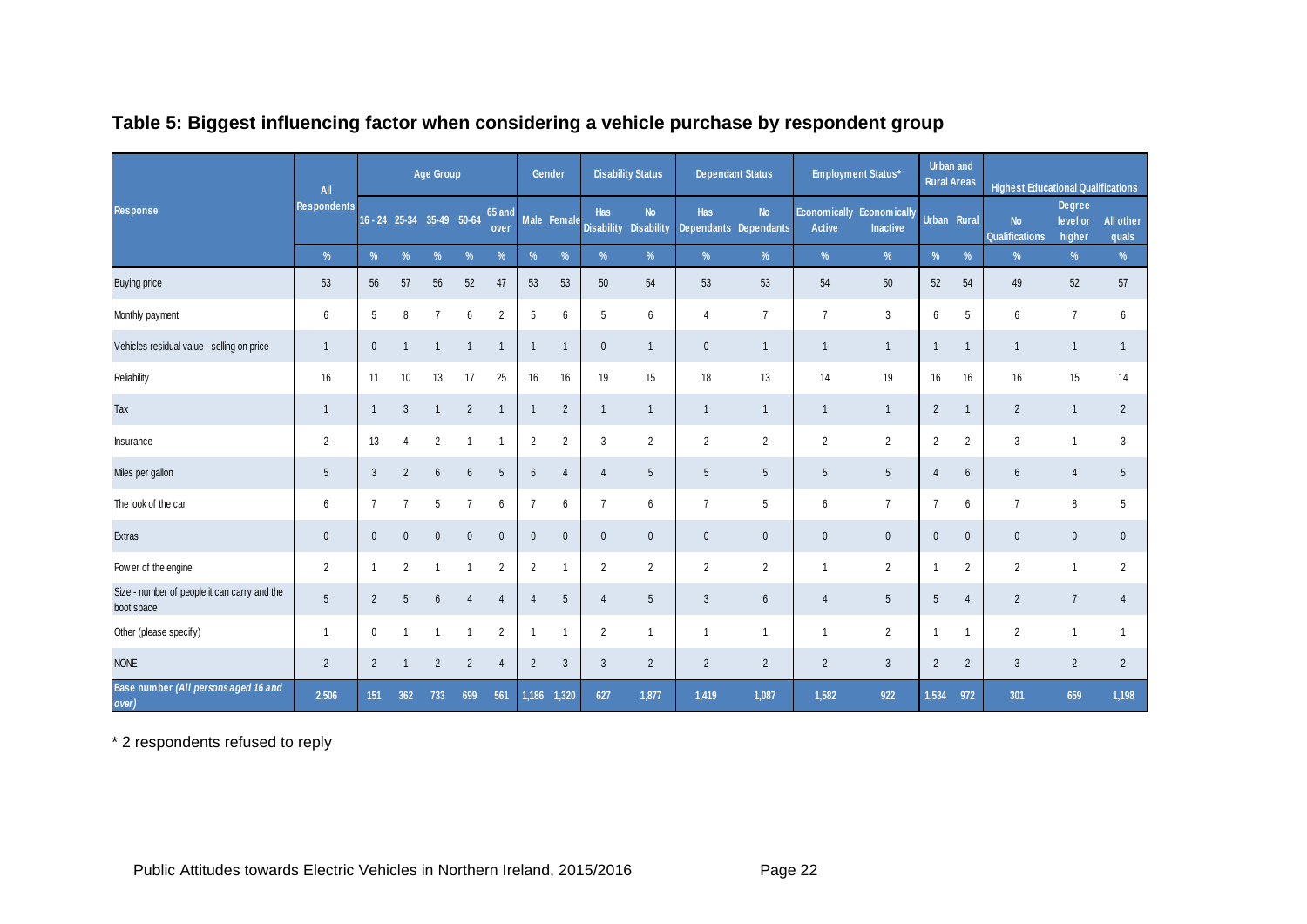|                                                          | All                | <b>Age Group</b> |                           |                |             |                | Gender         |                | <b>Disability Status</b> |                                           | <b>Dependant Status</b> |                                    | <b>Employment Status*</b> |                                              | Urban and<br><b>Rural Areas</b> |                | <b>Highest Educational Qualifications</b> |                                     |                           |
|----------------------------------------------------------|--------------------|------------------|---------------------------|----------------|-------------|----------------|----------------|----------------|--------------------------|-------------------------------------------|-------------------------|------------------------------------|---------------------------|----------------------------------------------|---------------------------------|----------------|-------------------------------------------|-------------------------------------|---------------------------|
| Response                                                 | <b>Respondents</b> |                  | 16 - 24 25-34 35-49 50-64 |                |             | 65 and<br>over |                | Male Female    | <b>Has</b>               | <b>No</b><br><b>Disability Disability</b> | <b>Has</b>              | <b>No</b><br>Dependants Dependants | <b>Active</b>             | Economically Economically<br><b>Inactive</b> | Urban Rural                     |                | <b>No</b><br><b>Qualifications</b>        | <b>Degree</b><br>level or<br>higher | <b>All other</b><br>quals |
|                                                          | $\frac{9}{6}$      | $\frac{9}{6}$    |                           |                | $\%$        | $\%$           | %              | $\%$           | $\frac{9}{6}$            | $\frac{9}{6}$                             | $\frac{9}{6}$           | $\%$                               | %                         | $\%$                                         | $\frac{9}{6}$                   | $\%$           | %                                         | $\frac{9}{6}$                       | $\%$                      |
| Love of new technology                                   | $6\phantom{1}6$    | 17               | 10                        | 6              | 5           | $\overline{2}$ | 9              | $\overline{4}$ | 5                        | 6                                         | 6                       | $6\phantom{1}$                     | $\overline{7}$            | 4                                            | $\overline{7}$                  | 4              | 3                                         | 10                                  | 5                         |
| Makes a statement about my commitment to<br>green issues | 5                  | 5                | 4                         | $\overline{7}$ | 6           | 3              | 5              | 5              | 6                        | 5                                         | 6                       | 5                                  | 6                         | 5                                            | $\overline{7}$                  | 3              | $\mathbf{1}$                              | 8                                   | 6                         |
| New and fun                                              | $\overline{4}$     | 11               | 6                         | $\overline{4}$ | 3           | $\mathbf 1$    | 3              | $\overline{4}$ | 3                        | $\overline{4}$                            | $\overline{4}$          | $\overline{4}$                     | $\overline{4}$            | 3                                            | $\overline{4}$                  | 3              | $\overline{2}$                            | 5                                   | $\overline{4}$            |
| Like to be first to have new technology                  | 2                  | 6                | 3                         |                | 2           | -1             | 3              |                | $\overline{2}$           | $\overline{2}$                            | 3                       | -1                                 | $\overline{2}$            | $\mathbf{1}$                                 | 2                               |                | -1                                        | 3                                   | 2                         |
| £5,000 grant tow ards purchase of an Electric<br>Vehicle | 32                 | 44               | 40                        | 35             | 33          | 19             | 32             | 32             | 25                       | 35                                        | 31                      | 34                                 | 38                        | 23                                           | 34                              | 30             | 22                                        | 44                                  | 33                        |
| No requirements to pay for petrol or diesel              | 20                 | 37               | 30                        | 24             | 16          | 10             | 19             | 21             | 14                       | 22                                        | 21                      | 20                                 | 24                        | 13                                           | 22                              | 17             | 9                                         | 28                                  | 22                        |
| Low running costs                                        | 36                 | 54               | 46                        | 39             | 37          | 19             | 36             | 36             | 26                       | 39                                        | 35                      | 37                                 | 42                        | 26                                           | 38                              | 34             | 22                                        | 50                                  | 38                        |
| No vehicle tax                                           | 27                 | 41               | 37                        | 30             | 25          | 15             | 26             | 28             | 19                       | 30                                        | 26                      | 29                                 | 31                        | 20                                           | 27                              | 26             | 16                                        | 36                                  | 29                        |
| Approx 80 mile vehicle range                             | $6\phantom{1}$     | 6                | 5                         | 7              | 8           | $\overline{4}$ | $\overline{7}$ | 6              | 6                        | 6                                         | 6                       | $\overline{7}$                     | $\overline{7}$            | 5                                            | 6                               | 6              | $\overline{4}$                            | 10 <sup>°</sup>                     | 6                         |
| NI Public Charging Infrstructure                         | $\overline{4}$     | $\overline{7}$   | 5                         |                | 4           | $\overline{2}$ | 5              | 3              | $\overline{4}$           | 4                                         | 5                       | 3                                  | $\overline{4}$            | 3                                            | 5                               | 3              | $\overline{2}$                            | $\overline{7}$                      | 4                         |
| £1,500 grant to install a home or w orkplace<br>charger  | 16                 | 25               | 22                        | 16             | 15          | 9              | 17             | 14             | 13                       | 16                                        | 15                      | 17                                 | 18                        | 11                                           | 16                              | 15             | 9                                         | 24                                  | 15                        |
| No noise                                                 | 8                  | 11               | 12                        | 8              | 8           | 5              | 8              | 8              | 9                        | 8                                         | 8                       | 8                                  | 8                         | $\overline{7}$                               | 9                               | $\overline{7}$ | 6                                         | 10                                  | 8                         |
| No carbon emissions                                      | 22                 | 26               | 27                        | 22             | 24          | 14             | 21             | 23             | 20                       | 23                                        | 23                      | 21                                 | 24                        | 19                                           | 25                              | 17             | 11                                        | 30                                  | 22                        |
| The fact that it is automatic                            | 5                  | 5                | 3                         |                | 5           | 5              | -4             | 5              | $\overline{7}$           | 4                                         | 5                       | $\overline{4}$                     | $\overline{4}$            | 6                                            | 4                               | 5              | 3                                         | $\overline{4}$                      | 5                         |
| Other (please specify)                                   | $\overline{1}$     | $\mathbf{0}$     |                           |                | $\mathbf 0$ | $\mathbf{1}$   | $\overline{1}$ | $\mathbf 0$    | $\overline{1}$           | $\mathbf{0}$                              | $\mathbf 0$             | $\overline{1}$                     | $\overline{1}$            | $\mathbf{0}$                                 | $\overline{1}$                  | $\Omega$       | $\mathbf{0}$                              | $\mathbf{1}$                        | $\mathbf 0$               |
| None of these                                            | 45                 | 25               | 30                        | 42             | 45          | 63             | 44             | 45             | 56                       | 41                                        | 46                      | 43                                 | 37                        | 57                                           | 42                              | 48             | 65                                        | 28                                  | 42                        |
| Base number (All persons aged 16 and<br>over)            | 2,507              | 150              | 364                       | 732            | 700         | 561            | 1,185          | 1,322          | 627                      | 1,877                                     | 1,418                   | 1,089                              | 1,581                     | 924                                          | 1.535                           | 972            | 302                                       | 658                                 | 1,198                     |

# **Table 6: Factors that would encourage purchase of an electric car by respondent group**

\* 2 respondents refused to reply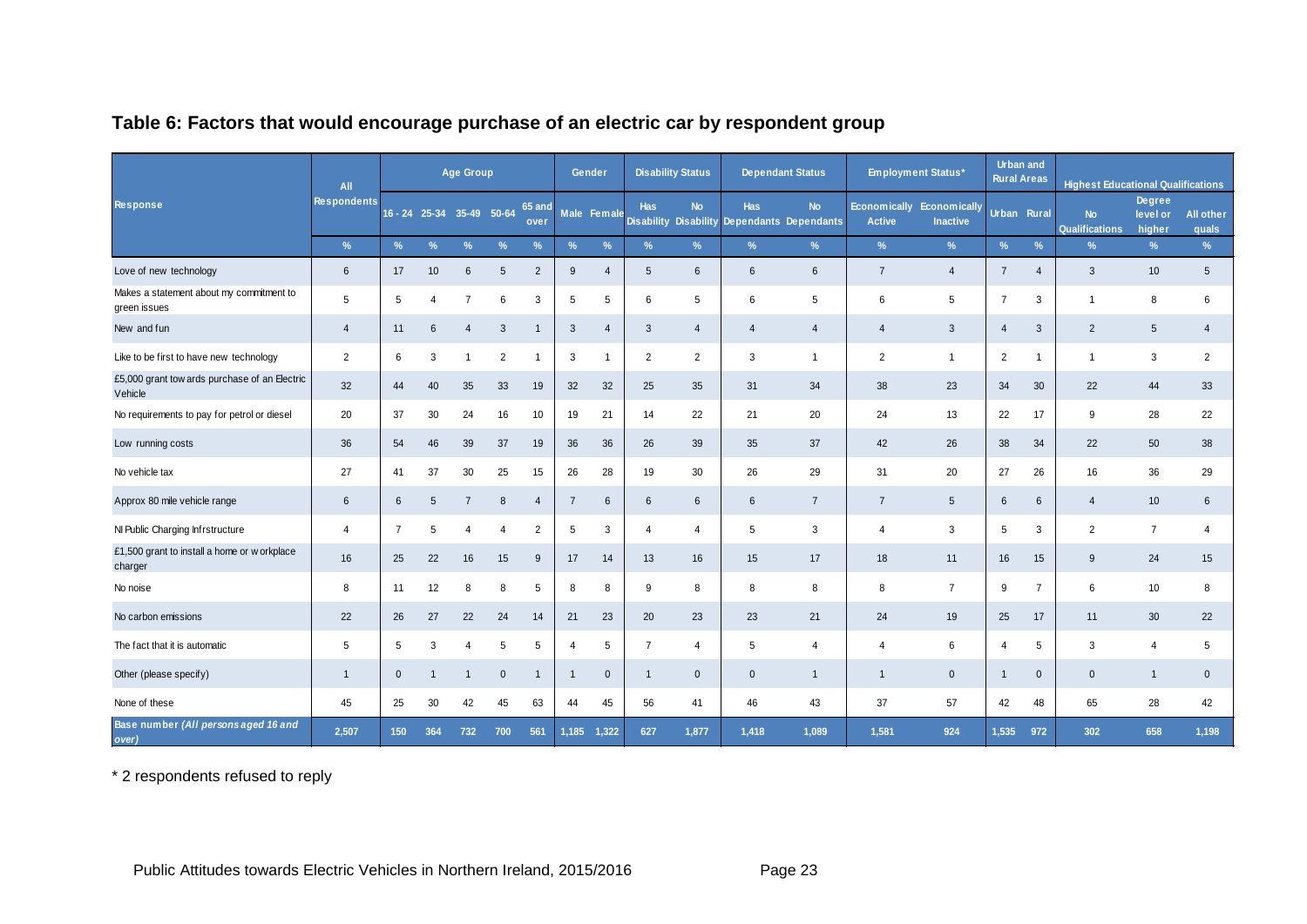|                                                                               | All                |              |                           | Age Group      |                |                | Gender       |                | <b>Disability Status</b>        |                                | <b>Dependant Status</b>  |                         | <b>Employment Status*</b>            |                                 | Urban and<br><b>Rural Areas</b> |                | <b>Highest Educational Qualifications</b> |                                     |                           |
|-------------------------------------------------------------------------------|--------------------|--------------|---------------------------|----------------|----------------|----------------|--------------|----------------|---------------------------------|--------------------------------|--------------------------|-------------------------|--------------------------------------|---------------------------------|---------------------------------|----------------|-------------------------------------------|-------------------------------------|---------------------------|
| <b>Response</b>                                                               | <b>Respondents</b> |              | 16 - 24 25-34 35-49 50-64 |                |                | 65 and<br>over |              | Male Female    | <b>Has</b><br><b>Disability</b> | <b>No</b><br><b>Disability</b> | <b>Has</b><br>Dependants | <b>No</b><br>Dependants | <b>Economically</b><br><b>Active</b> | Economically<br><b>Inactive</b> | Urban Rural                     |                | <b>No</b><br><b>Qualifications</b>        | <b>Degree</b><br>level or<br>higher | <b>All other</b><br>quals |
|                                                                               | $\%$               | $\%$         | $\%$                      | $\%$           | $\frac{0}{0}$  | $\%$           | $\%$         | $\frac{9}{6}$  | $\frac{9}{6}$                   | %                              | $\frac{9}{6}$            | $\%$                    | %                                    | $\%$                            | $\%$                            | $\%$           | %                                         | $\frac{9}{6}$                       | $\%$                      |
| Need to recharge your vehicle                                                 | 59                 | 69           | 61                        | 59             | 58             | 57             | 56           | 62             | 56                              | 60                             | 58                       | 60                      | 61                                   | 56                              | 58                              | 61             | 57                                        | 62                                  | 59                        |
| Vehicle range (how far vehicle will travel<br>before needing to be recharged) | 55                 | 58           | 57                        | 57             | 58             | 46             | 60           | 51             | 51                              | 57                             | 55                       | 56                      | 59                                   | 48                              | 54                              | 57             | 40                                        | 67                                  | 56                        |
| Purchase price                                                                | 50                 | 48           | 56                        | 53             | 48             | 43             | 53           | 47             | 46                              | 51                             | 49                       | 50                      | 52                                   | 46                              | 51                              | 47             | 45                                        | 53                                  | 51                        |
| No noise                                                                      | 9                  | 13           | 9                         | 9              | 11             | $\overline{7}$ | 11           | $\overline{7}$ | 10                              | 9                              | 9                        | 10                      | 10 <sup>10</sup>                     | 8                               | 8                               | 10             | 9                                         | 8                                   | 10                        |
| The look of the car                                                           | 15                 | 28           | 16                        | 17             | 14             | 8              | 15           | 14             | 13                              | 15                             | 14                       | 15                      | 17                                   | 11                              | 14                              | 17             | 12                                        | 15                                  | 17                        |
| The range of types available                                                  | 16                 | 21           | 20                        | 18             | 16             | 10             | 18           | 15             | 15                              | 17                             | 15                       | 18                      | 18                                   | 13                              | 16                              | 17             | 15                                        | 18                                  | 17                        |
| The size of the car and boot                                                  | 17                 | 18           | 21                        | 20             | 16             | 11             | 18           | 16             | 14                              | 18                             | 15                       | 20                      | 19                                   | 14                              | 16                              | 18             | 14                                        | 21                                  | 17                        |
| The fact that it is automatic                                                 | 14                 | 21           | 19                        | 11             | 15             | 11             | 13           | 15             | 13                              | 14                             | 14                       | 14                      | 15                                   | 12                              | 13                              | 16             | 17                                        | 15                                  | 14                        |
| Other                                                                         | $\overline{2}$     | $\mathbf{0}$ | $\overline{2}$            | $\overline{2}$ | $\overline{2}$ | $\mathfrak{Z}$ | $\mathbf{3}$ |                | $\overline{4}$                  | 2                              | $\overline{2}$           | $\overline{2}$          | $\overline{2}$                       | $\mathbf{3}$                    | $\overline{2}$                  | $\overline{2}$ | $\overline{2}$                            | $\overline{2}$                      | 2                         |
| None of these                                                                 | 10 <sup>10</sup>   | 8            | 6                         | 8              | 9              | 18             | 10           | 11             | 13                              | 9                              | 12                       | 9                       | $\overline{7}$                       | 15                              | 11                              | 9              | 18                                        | $\overline{4}$                      | 9                         |
| Base number (All persons aged 16 and<br>over)                                 | 2,500              | 149          | 363                       | 729            | 698            | 561            | 1,182        | 1,318          | 626                             | 1,872                          | 1,414                    | 1,086                   | 1,576                                | 922                             | 1,532                           | 968            | 302                                       | 657                                 | 1,193                     |

#### **Table 7: Factors that would discourage purchase of an electric car by respondent group**

\* 2 respondents refused to reply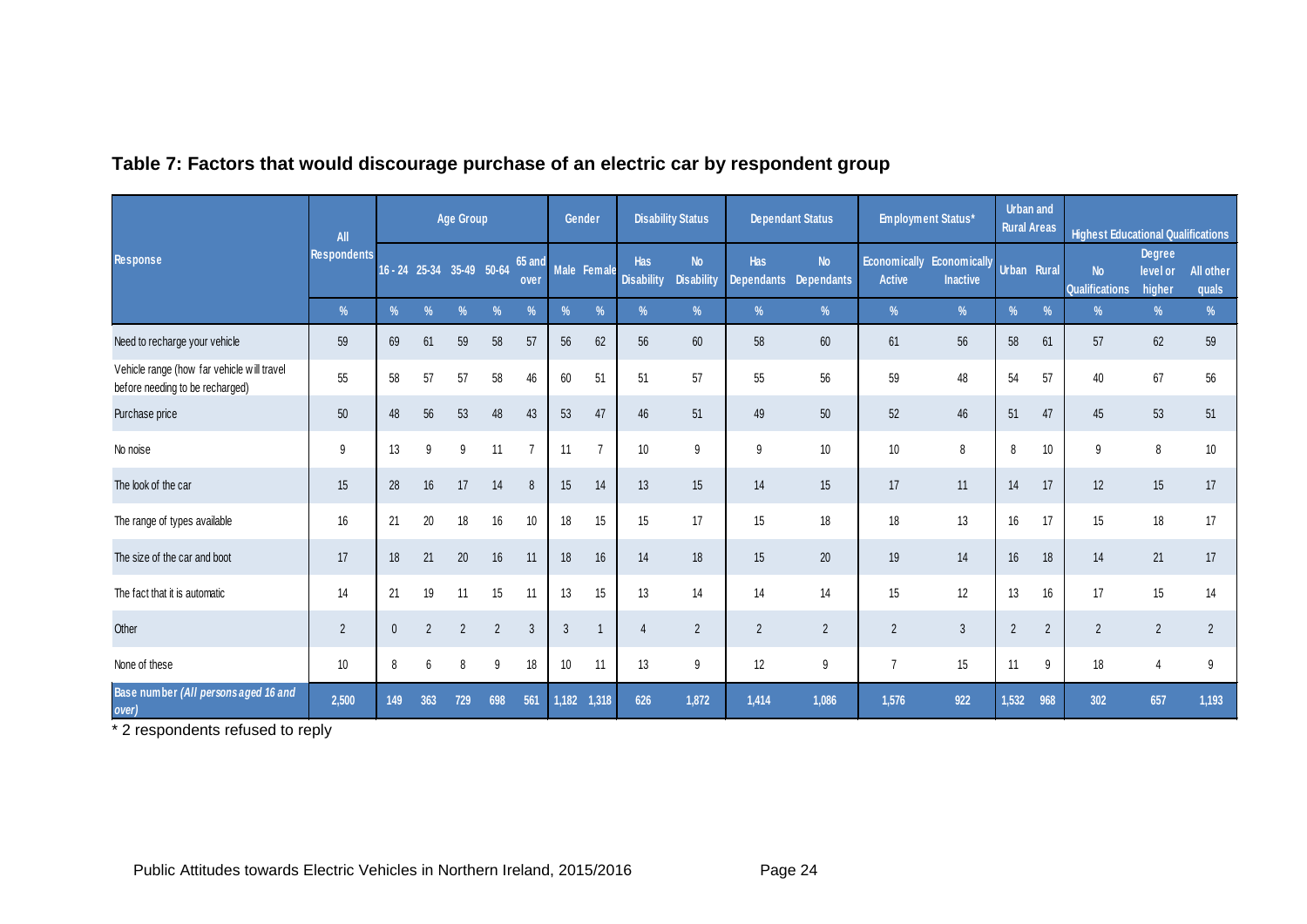| Table 8: Likelihood of buying electric car as next vehicle |  |
|------------------------------------------------------------|--|
|------------------------------------------------------------|--|

|                     | 2014/15<br>$\binom{0}{0}$ | (%) 2015/16 |
|---------------------|---------------------------|-------------|
| Not at all likely   | 94                        | 94          |
| <b>Quite likely</b> |                           |             |
| Very likely         |                           |             |
| <b>Base</b>         | 2.125                     | 2,497       |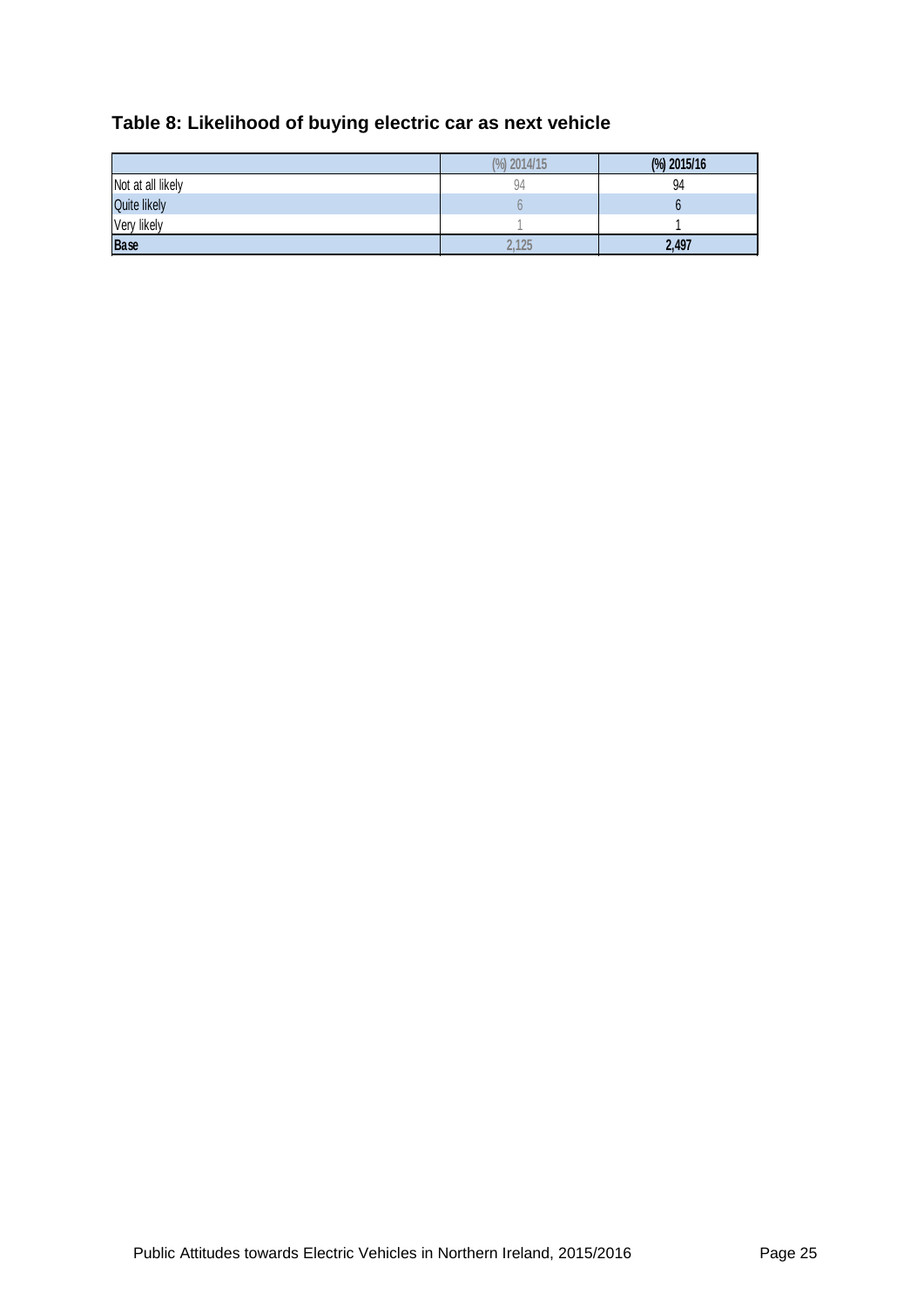# **Appendix 3: Confidence Intervals**

A confidence interval represents the range of values in which the true population value is likely to lie. It is based on the sample estimate and the confidence level.

As the percentages are calculated from a representative sample of the Northern Ireland population (aged 16 and over), a confidence interval can be calculated to estimate the level of uncertainty in the sample estimate.

95% confidence intervals were calculated for those who are quite likely or very likely to buy an electric vehicle. Table 9 below summarizes the confidence intervals for Public Attitudes towards Electric Vehicles in NI.

# **Table 9: Confidence Intervals for Public Attitudes to Electric Vehicles: Very likely or quite likely to buy an electric car as their next vehicle**

|                                                                             | Estimate | 95%<br>Confidence<br>Range<br>$+/-$ | Confidence<br>Interval |
|-----------------------------------------------------------------------------|----------|-------------------------------------|------------------------|
| Very likely or quite likely to buy an<br>electric car as their next vehicle | 6%       |                                     | $5\% - 7\%$            |

6% of respondents who owned / had access to at least one car/van or had a driving licence but no access to a car/van said that they were either very likely or quite likely to buy an electric car as their next vehicle. Calculating a 95% confidence interval from the results of the survey, it can be estimated that between 5% and 7% of the Northern Ireland population were either very likely or quite likely to buy an electric car as their next vehicle.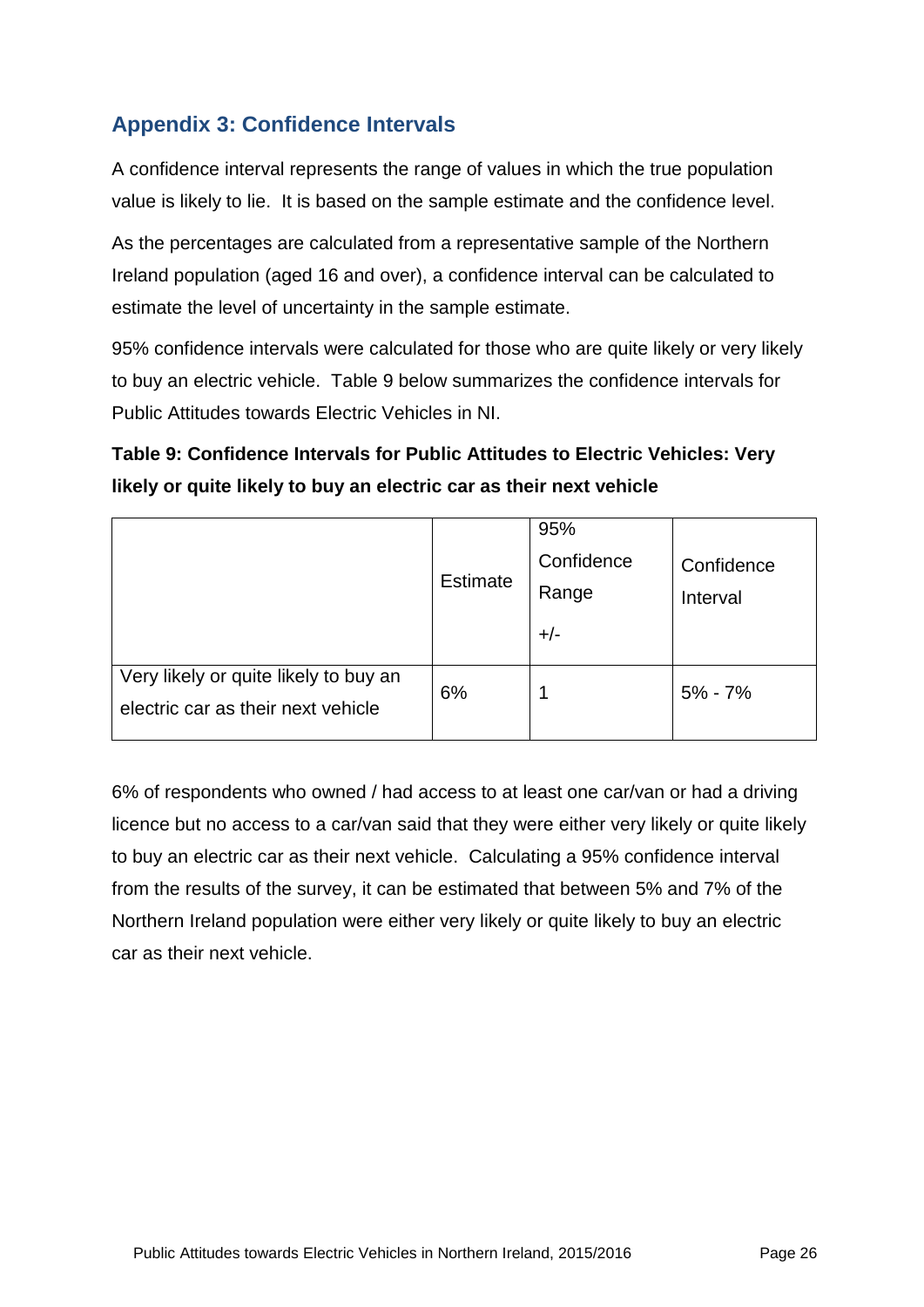# **Appendix 4: Questionnaire**

Factors influencing Vehicle Purchase

[**CAR1**] SHOWCARD (ACCESS TO CAR OR VAN)

Do you currently own or have access to drive a car or van?

INCLUDE ANY PROVIDED BY EMPLOYERS IF NORMALLY AVAILABLE FOR PRIVATE USE.

EXCLUDE ANY USED SOLELY FOR THE CAR NIRIAGE OF GOODS.

| 1. Yes, own/have access to a car/van which I can drive                                 | ->          |
|----------------------------------------------------------------------------------------|-------------|
| [CARINTRO]                                                                             |             |
| 2. Yes, own/have access to more than one Car NI/van which I can drive -><br>[CARINTRO] |             |
| 3. No, I have a driving license but do not have access to car/van<br>[CARINTRO]        | ->          |
| 4. No, I don't have a driving license                                                  | -> [INTROB] |

#### **[CARINTRO] I would now like to ask you some questions about what factors are important to you when considering a vehicle purchase.**

#### **(Continue)**

#### [**CAR2a**] SHOWCARD (VEHICLE PURCHASE)

Which, if any, of these options would be your BIGGEST influencing factor when considering a vehicle purchase?

- 1. Buying price
- 2. Monthly payment
- 3. Vehicles residual value selling on price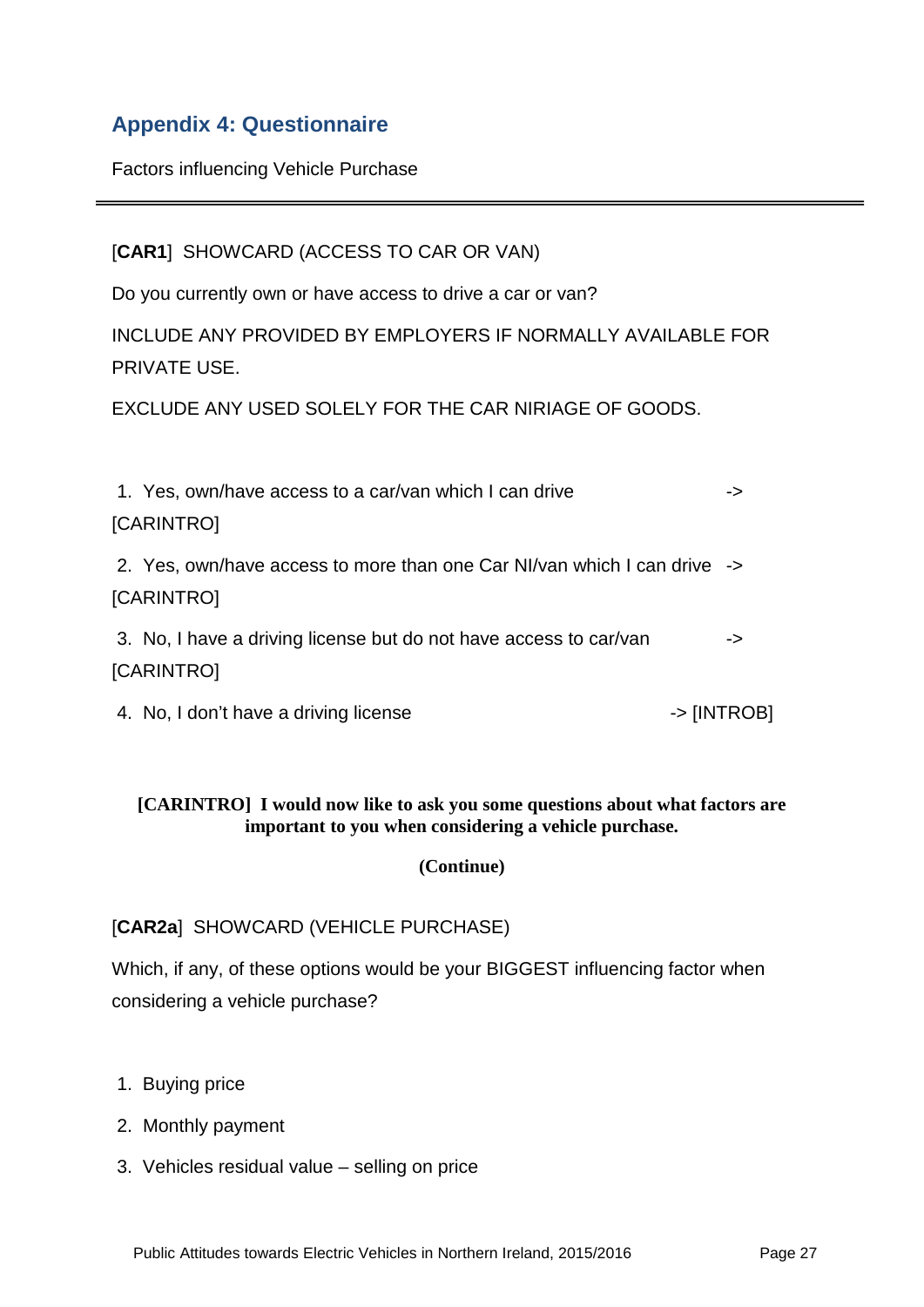- 4. Reliability
- 5. Tax
- 6. Insurance
- 7. Miles per gallon
- 8. The look of the Car NI
- 9. Extra
- 10. Power of the engine
- 11. Size the number of people it can carry and the boot space
- 12. Other -> [CAR2AOTH]
- 13. None -> [CAR3]

#### **[CAR2AOTH] Please specify the other factor.**

[**CAR2b**] SHOWCARD (VEHICLE PURCHASE)

- . . and which would be the second biggest influencing factor for you?
- 1. Buying price
- 2. Monthly payment
- 3. Vehicles residual value selling on price
- 4. Reliability
- 5. Tax
- 6. Insurance
- 7. Miles per gallon
- 8. The look of the Car NI
- 9. Extra
- 10. Power of the engine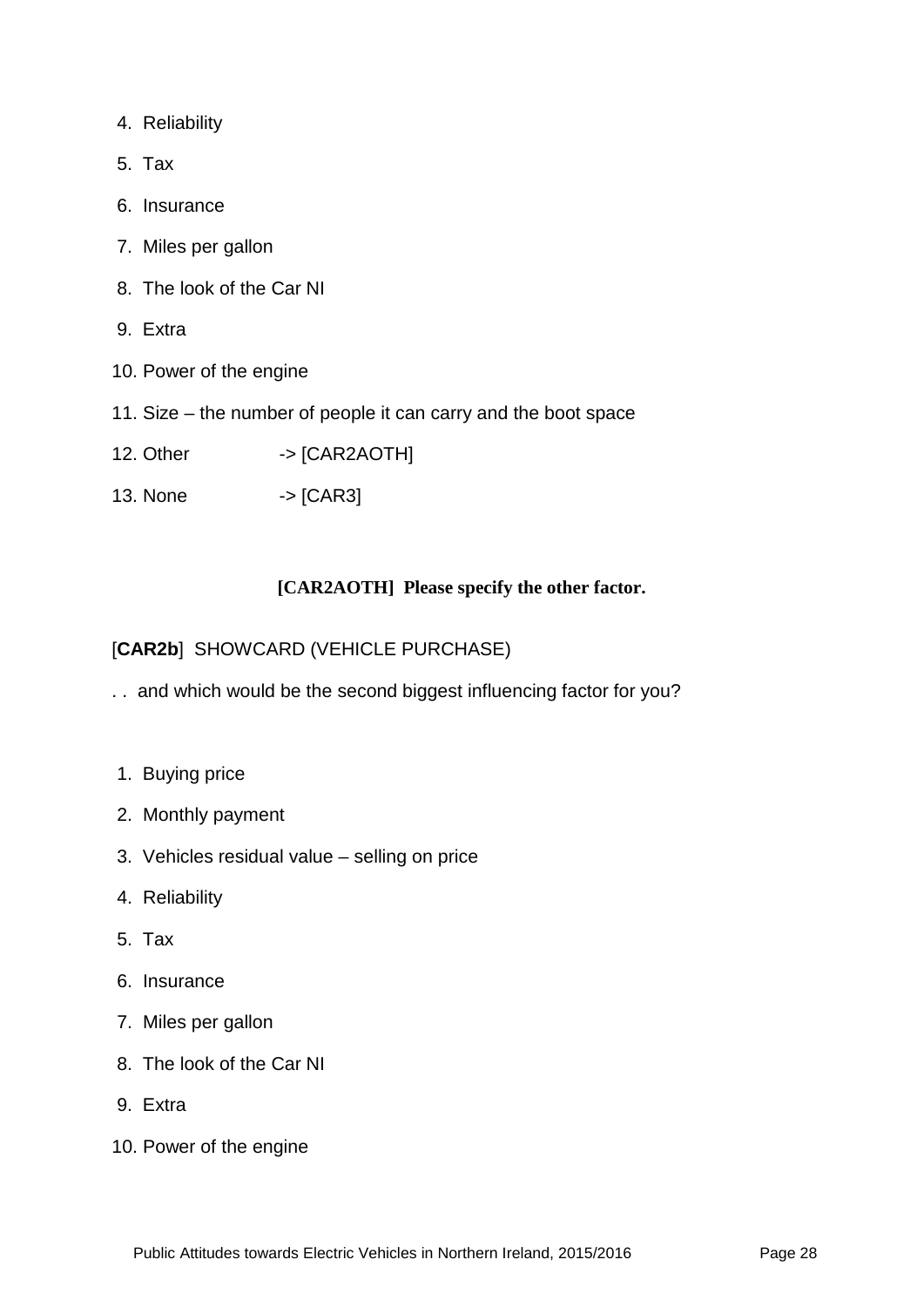- 11. Size the number of people it can carry and the boot space
- 12. Other -> [CAR2BOTH]
- 13. None  $\rightarrow$  [CAR3]

#### **[CAR2BOTH] Please specify the other factor.**

#### [**CAR2c**] SHOWCARD (VEHICLE PURCHASE)

- . . and which would be the third biggest influencing factor for you?
- 1. Buying price
- 2. Monthly payment
- 3. Vehicles residual value selling on price
- 4. Reliability
- 5. Tax
- 6. Insurance
- 7. Miles per gallon
- 8. The look of the Car NI
- 9. Extra
- 10. Power of the engine
- 11. Size the number of people it can carry and the boot space
- 12. Other -> [CAR2COTH]
- 13. None -> [CAR3]

#### **[CAR2COTH] Please specify the other factor.**

#### [**CAR3**] SHOWCARD (ELECTRIC CAR ENCOURAGE TO BUY)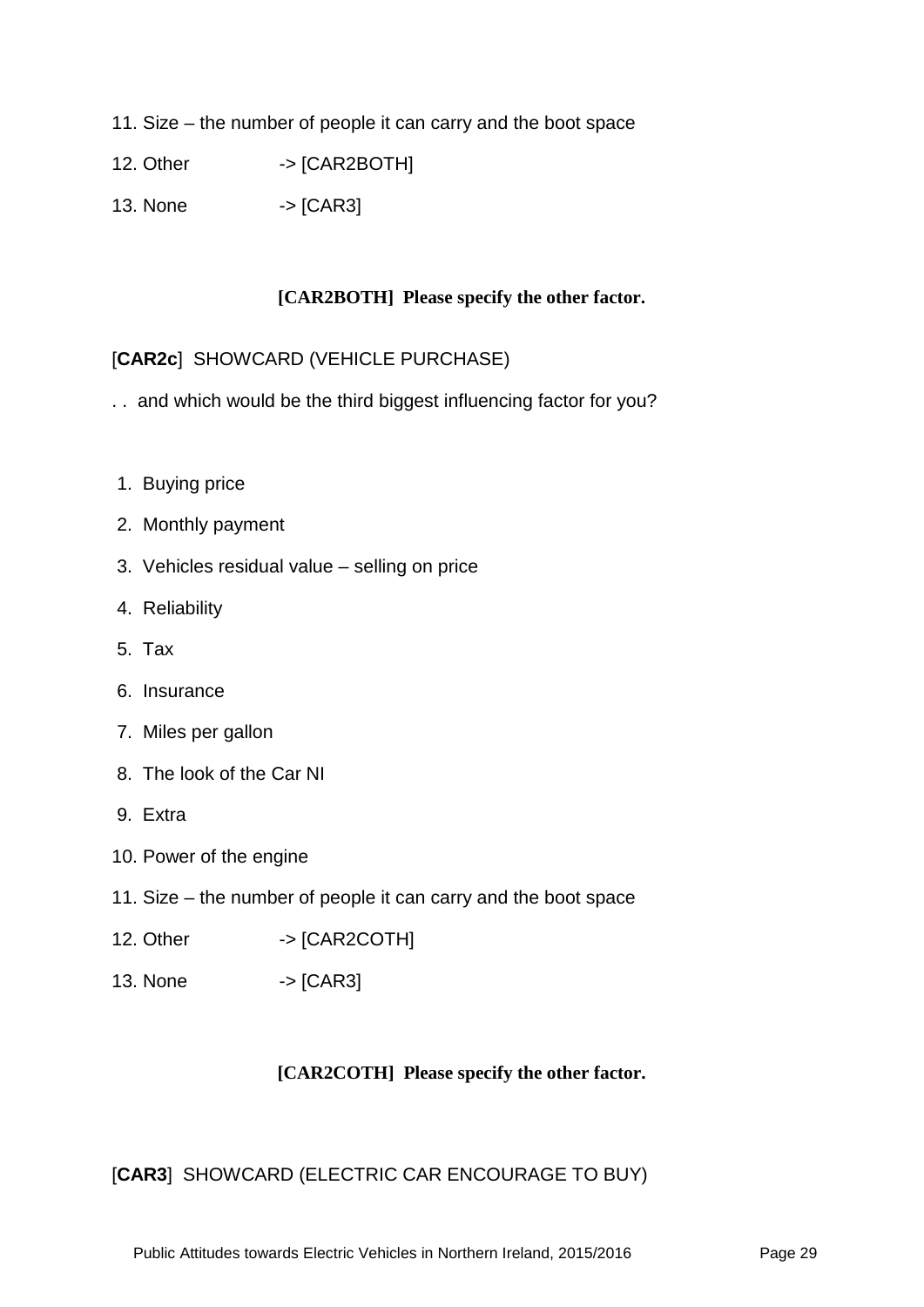Please indicate which of these options, if any, would encourage you to buy an electric car?

CODE ALL THAT APPLY

- 1. Love of new technology
- 2. Makes a statement about commitment to green issues
- 3. New and fun
- 4. Like to be the first to have new technology
- 5. £5,000 grant towards purchase of an electric vehicle
- 6. No requirements to pay for petrol or diesel
- 7. Low running cost
- 8. No vehicle tax
- 9. Approx 80 mile vehicle range
- 10. NI public charging infrastructure
- 11. £1,500 grant to install a home or work charger
- 12. No noise
- 13. No carbon emissions
- 14. The fact it is automatic
- 15. Other -> [CAR3OTH]
- 16. None  $\rightarrow$  [CAR4]

#### **[CAR3OTH] Please specify the other reason.**

[**CAR4**] SHOWCARD (ELECTRIC CAR DISCOURAGE TO BUY)

Please indicate which of these options, if any, would encourage you to buy an electric car?

CODE ALL THAT APPLY